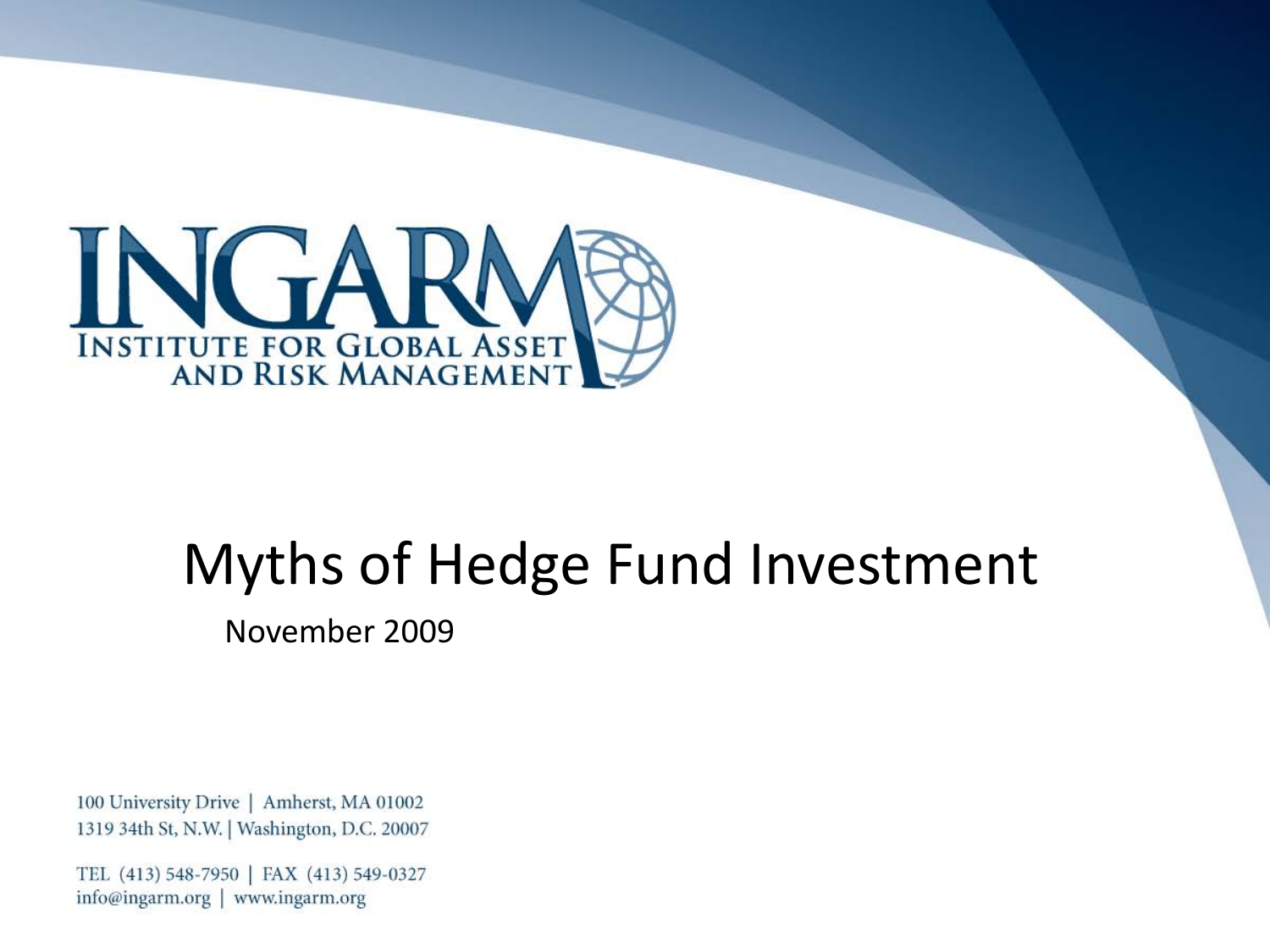## Myths of Hedge Fund Investment

**Truth is not hard to kill and that a lie told well is immortal.** 

**Mark Twain, Advice to Youth**

**This presentation is furnished for educational purposes only and is subject to completion or amendment. This presentation is not an offer to buy or sell, nor a solicitation of an offer to buy or sell, any security or other financial instrument. The presentation is based on information obtained from sources that the Institute for Global Asset and Risk Management, Inc., considers to be reliable; however, Institute for Global Asset and Risk Management, Inc., makes no representation as to, and accepts no responsibility for, the accuracy or completeness of the information. PAST PERFORMANCE IS NOT AN INDICATION OF FUTURE RESULTS. Institute for Global Asset and Risk Management, Inc., 100 University Drive, Amherst, Massachusetts 01002, Tel: 413-548-7950, Fax: 413-549-0327. Email: info@ingarm.org . WEB: www.ingarm.org.** 

**© 2009 CORTLAND ADVISORY GROUP. ALL RIGHTS RESERVED.**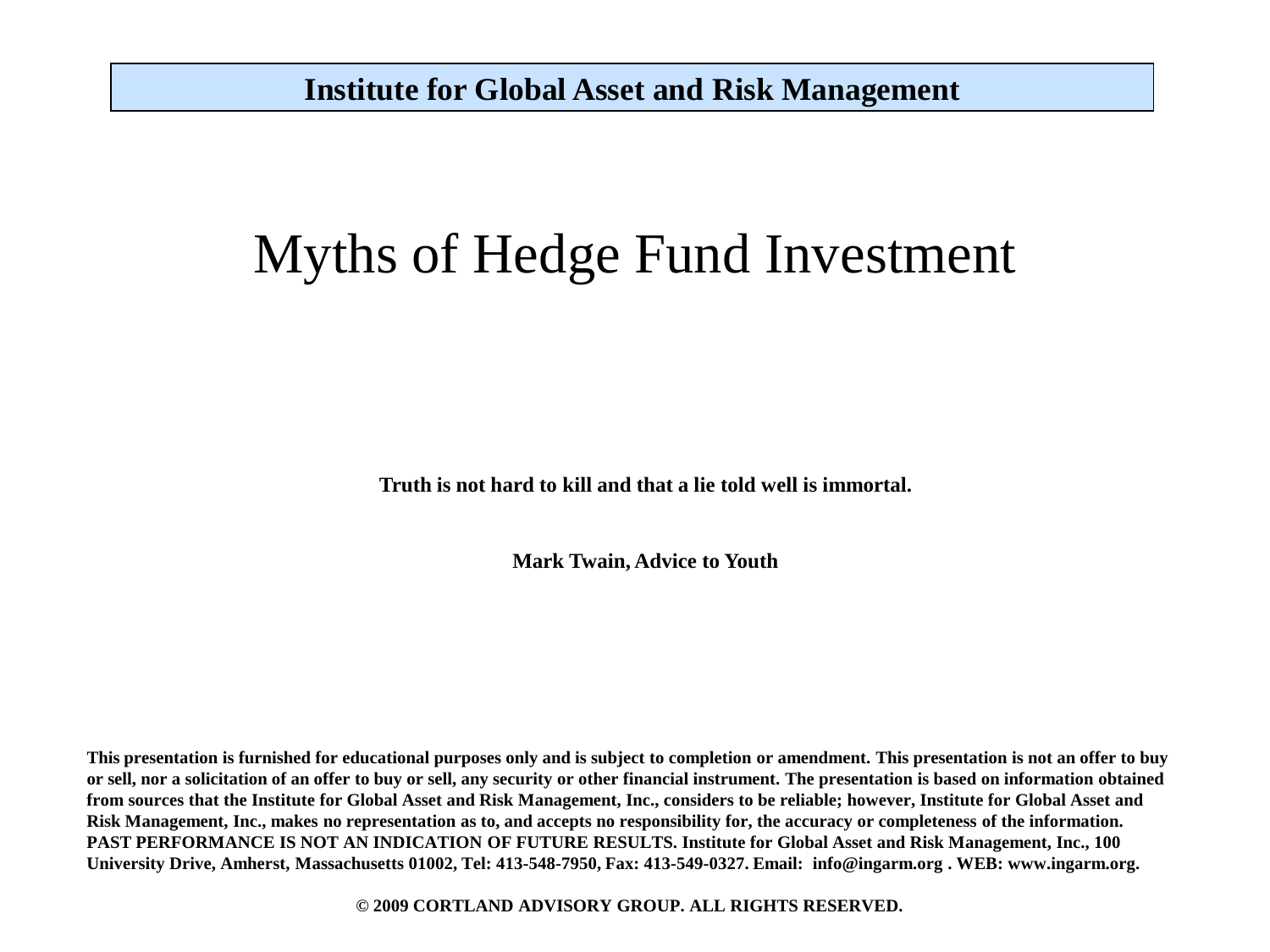## **Myth 1: Stock Sectors Provide Sufficient Diversification For Investors.**

Answer: Stock markets (country as well as industry sector) are often positively correlated (especially during periods of extreme equity downturns) such that holding a variety of equity indices often fails to provide adequate diversification.

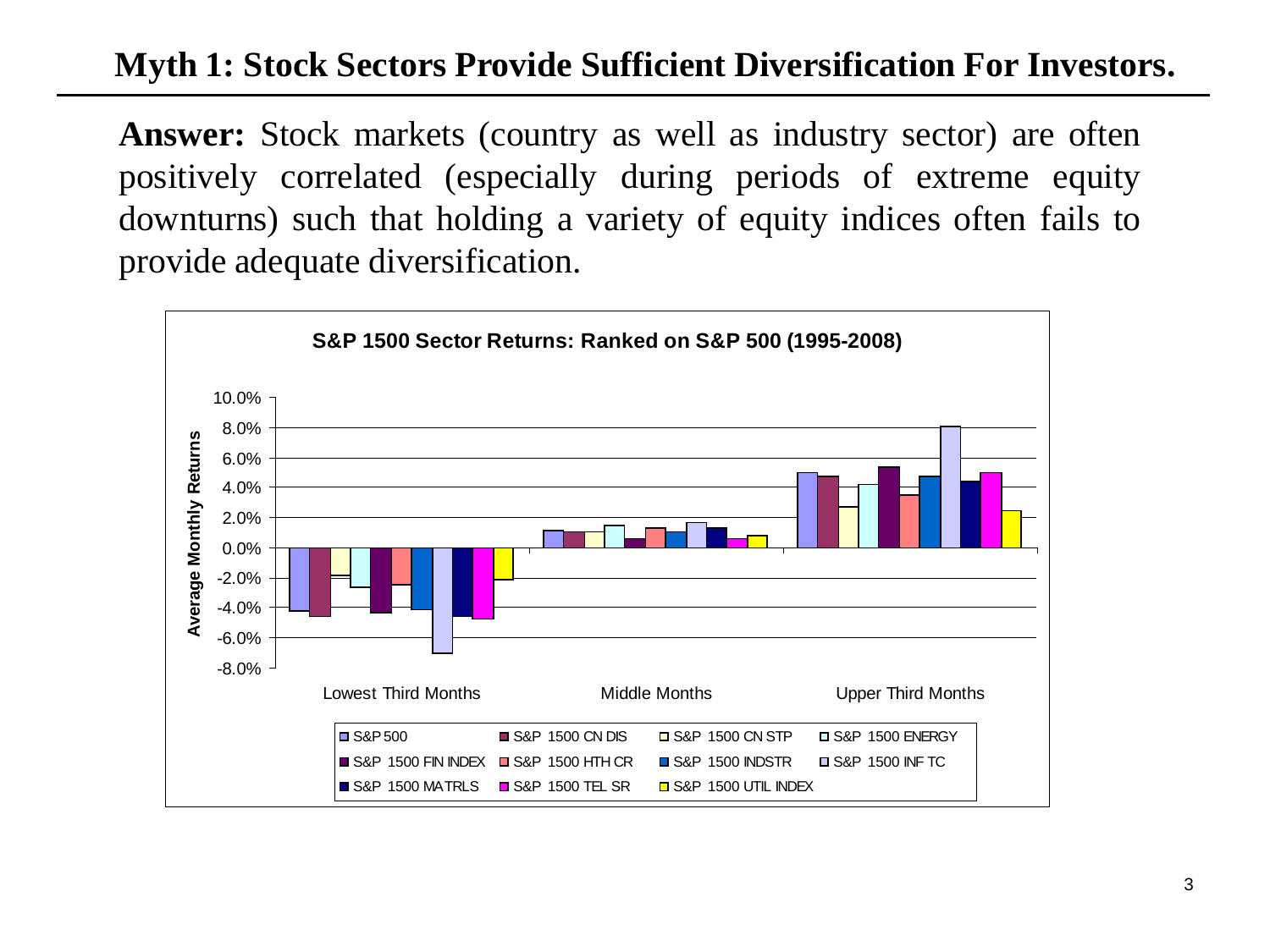## **Myth 2: Stocks And Bonds Provide Sufficient Diversification.**

Answer: Stocks and corporate bonds (especially high yield corporate bonds) are often positively correlated, especially in periods of increasing credit spreads such that most equity investments and some credit sensitive bond investments perform poorly in down equity markets. In addition, the annual volatility of most equity indices is twice that of fixed income indices such that even in periods of low correlation between stocks and bonds an equal weighted stock and bond portfolio has significant equity exposure. Investors desiring a more risk balanced portfolio require additional investments with less equity and credit risk exposure such that the portfolio's volatility is not dominated by its equity component.

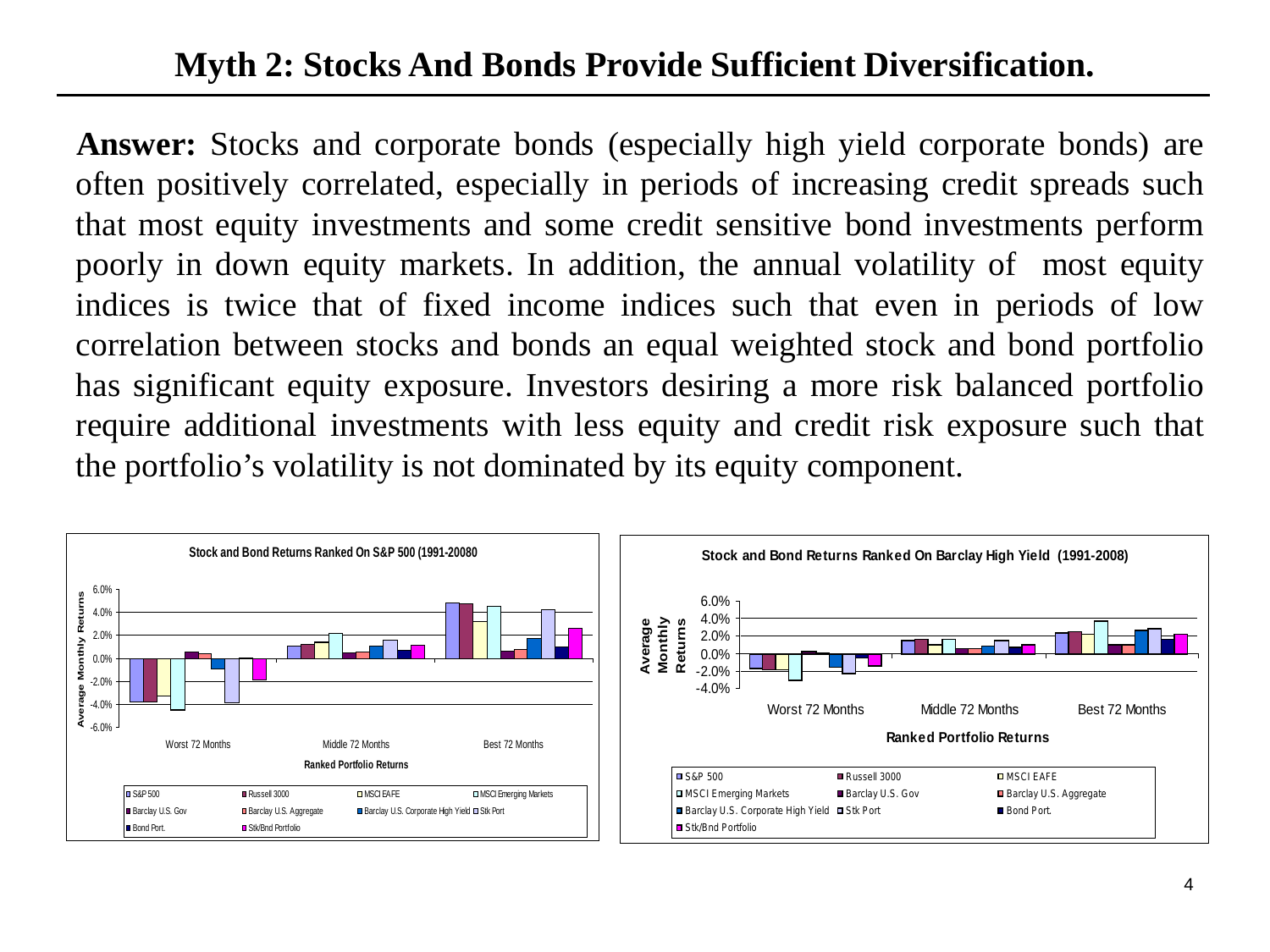## **Myth 3: Hedge Funds Do Not Provide Diversification For Bond Investors.**

Answer: Bond markets (country, sector and maturity) are often positively correlated (especially during periods of global credit crises) such that holding a variety of bond indices often fails to provide adequate diversification. Hedge fund strategies which are structured to have little exposure to interest rate or credit spread movements provide diversification in those market environments where many bonds sectors perform poorly. Since most hedge funds have volatility profiles similar to bond investments, the incremental impact on the risk of a bond portfolio should primarily reflect the lack of sensitivity to similar market factors than higher levels of absolute risk.

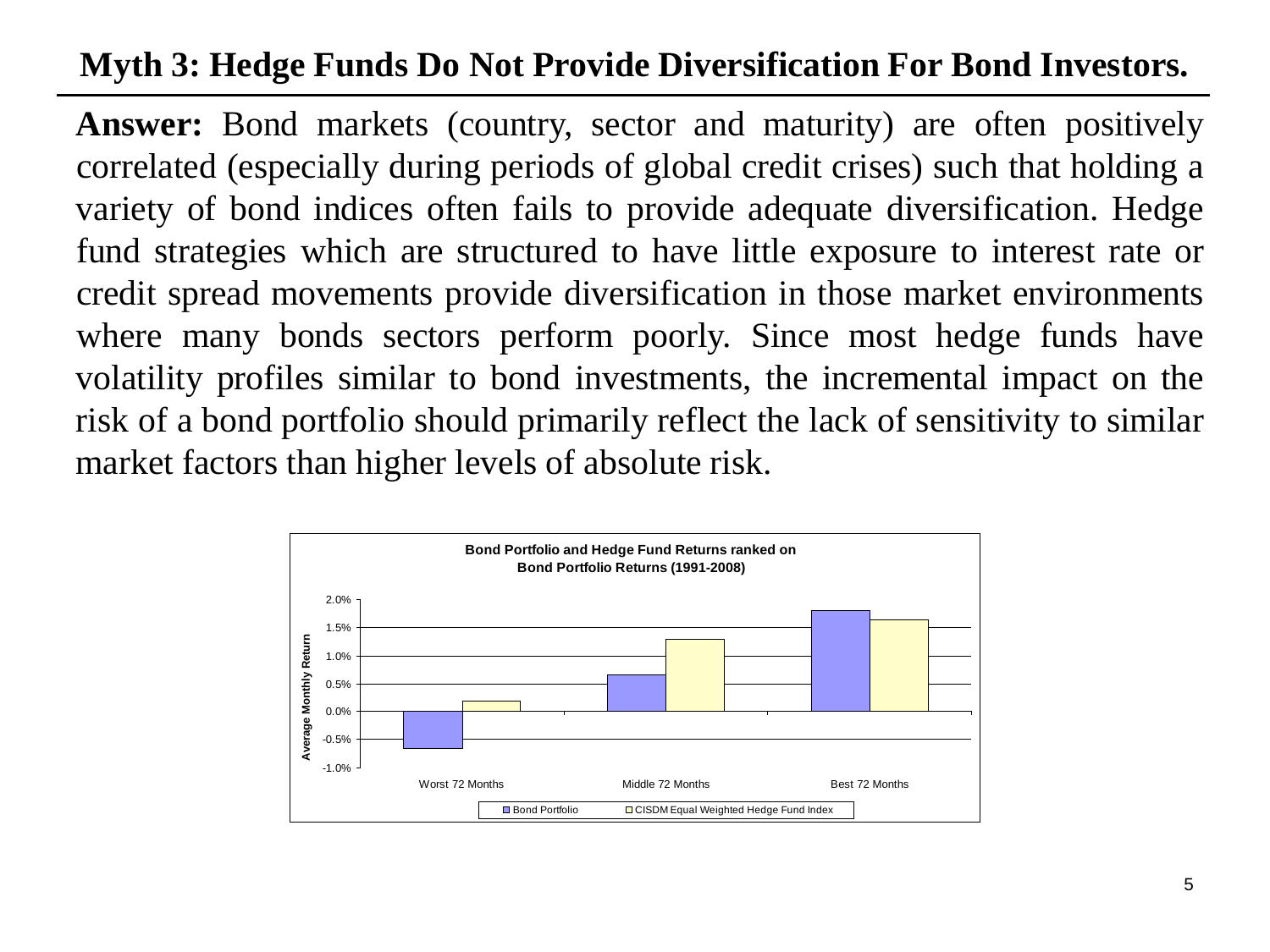## **Myth 4: Hedge Funds Do Not Provide Diversification For Equity Investors.**

Answer: Equity markets (country and sector) are often positively correlated (especially during periods of global credit crises) such that holding a variety of global stock indices often fails to provide adequate diversification. Hedge fund strategies which are structured to have little exposure to equity, interest rate or credit spread movements provide diversification in those market environments where many stock sectors perform poorly.

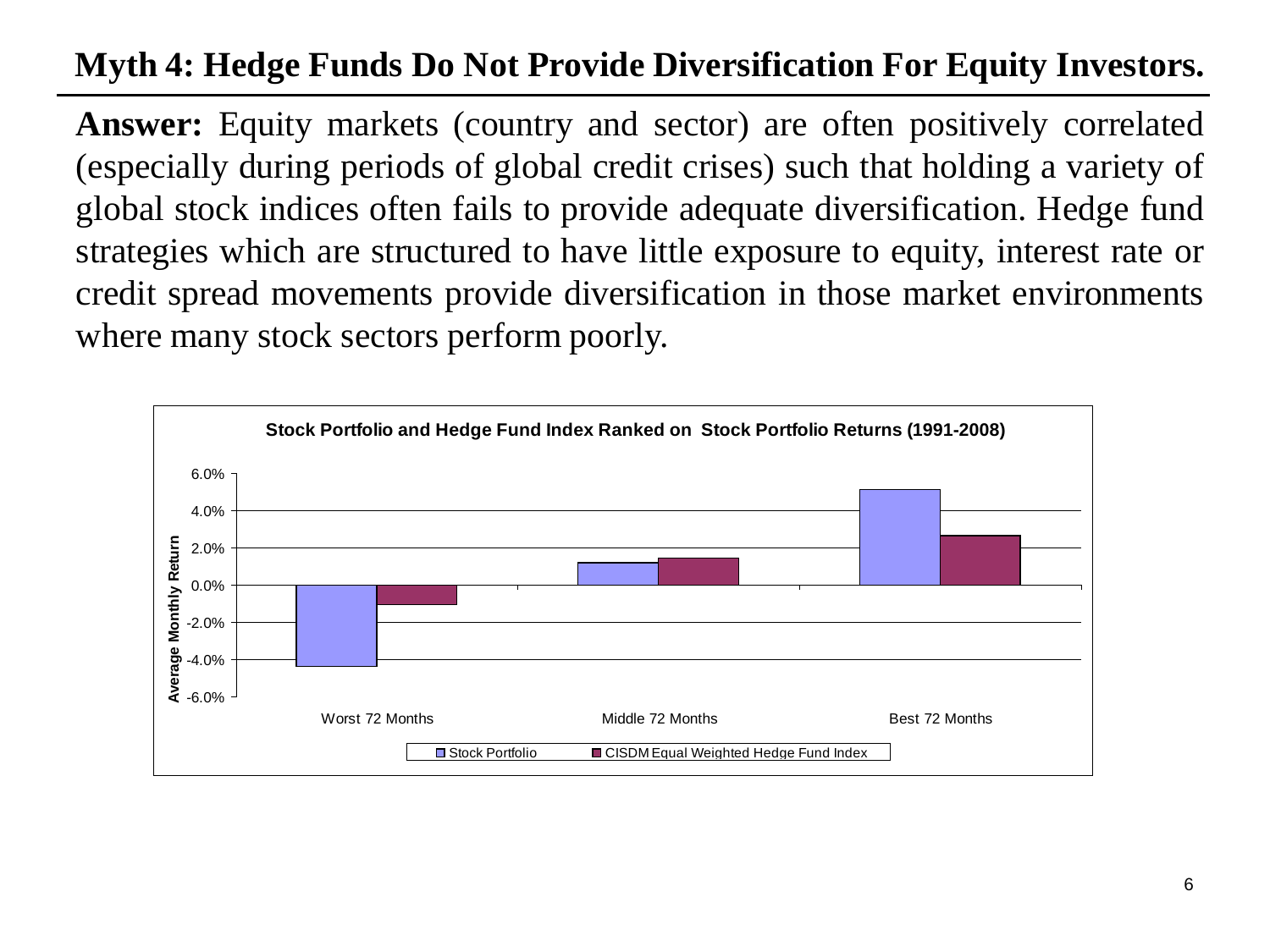#### **Myth 5: A Hedge Fund's Past Performance Is A Predictor Of Future Performance.**

**Answer:** There is some evidence of performance persistence at the fund level at the extremes, but even that evidence is period specific.



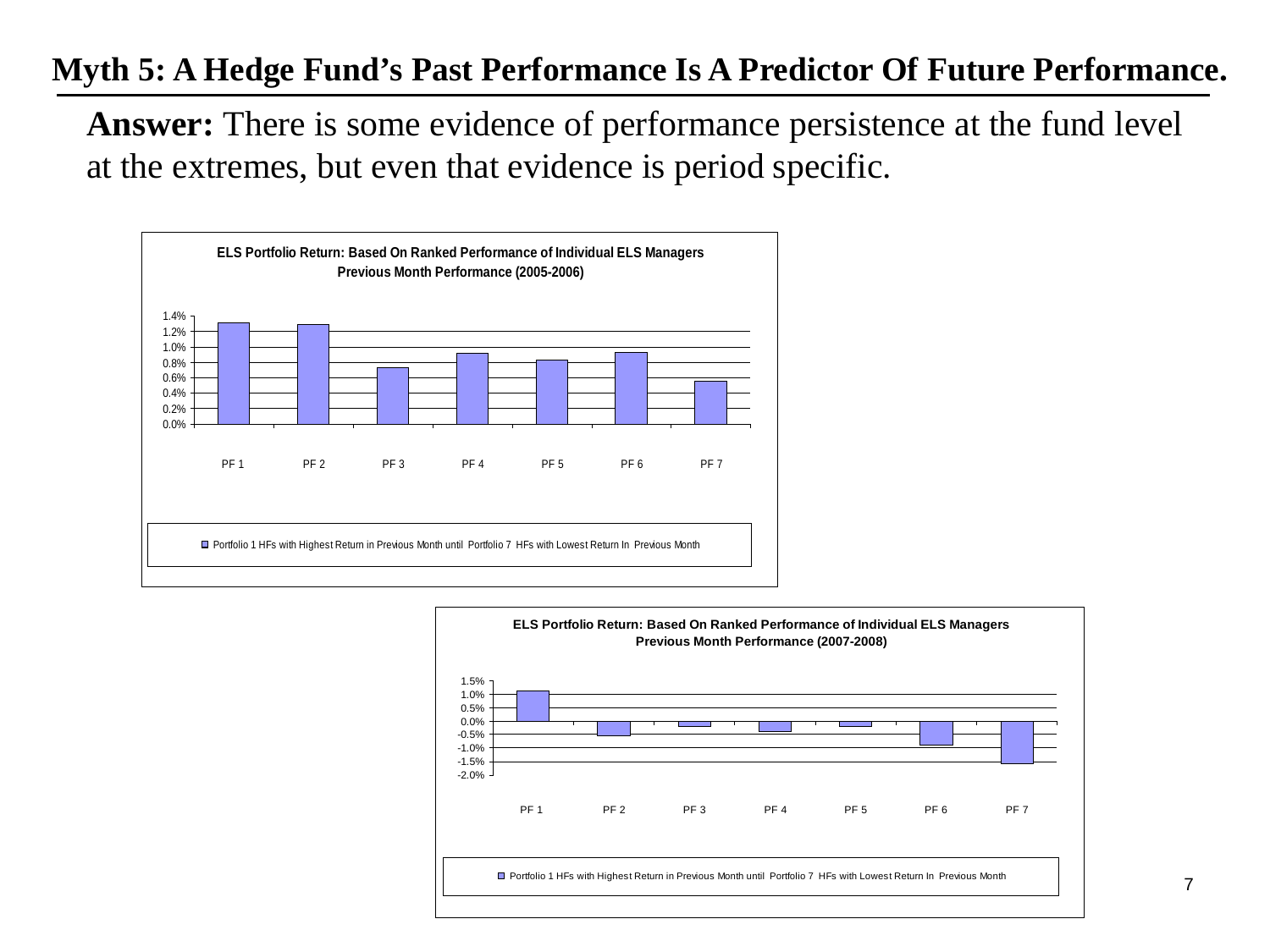## **Myth 6: Hedge Funds Are Riskier Than Equity Securities.**

Answer: While some hedge funds are in fact riskier than some equity securities, academic research has shown that, at the portfolio level, the average annualized standard deviation of the individual hedge fund portfolio is considerably less than that of the S&P 500. In addition, at the individual security level, the average annualized standard deviation of equity long short funds has been found to have a lower standard deviation than the average standard deviation of the equities listed in the Dow Jones 30 Industrial.

| Descriptive Statistics: 1991-2008            | <b>Annualized</b> | <b>Standard</b>  | <b>Information</b> |  |
|----------------------------------------------|-------------------|------------------|--------------------|--|
|                                              | <b>Return</b>     | <b>Deviation</b> | <b>Ratio</b>       |  |
| <b>CISDM Equal Weighted Hedge Fund Index</b> | 12.9%             | $7.4\%$          | 1.74               |  |
| <b>S&amp;P 500 Total Return Index</b>        | 7.9%              | 14.4%            | 0.55               |  |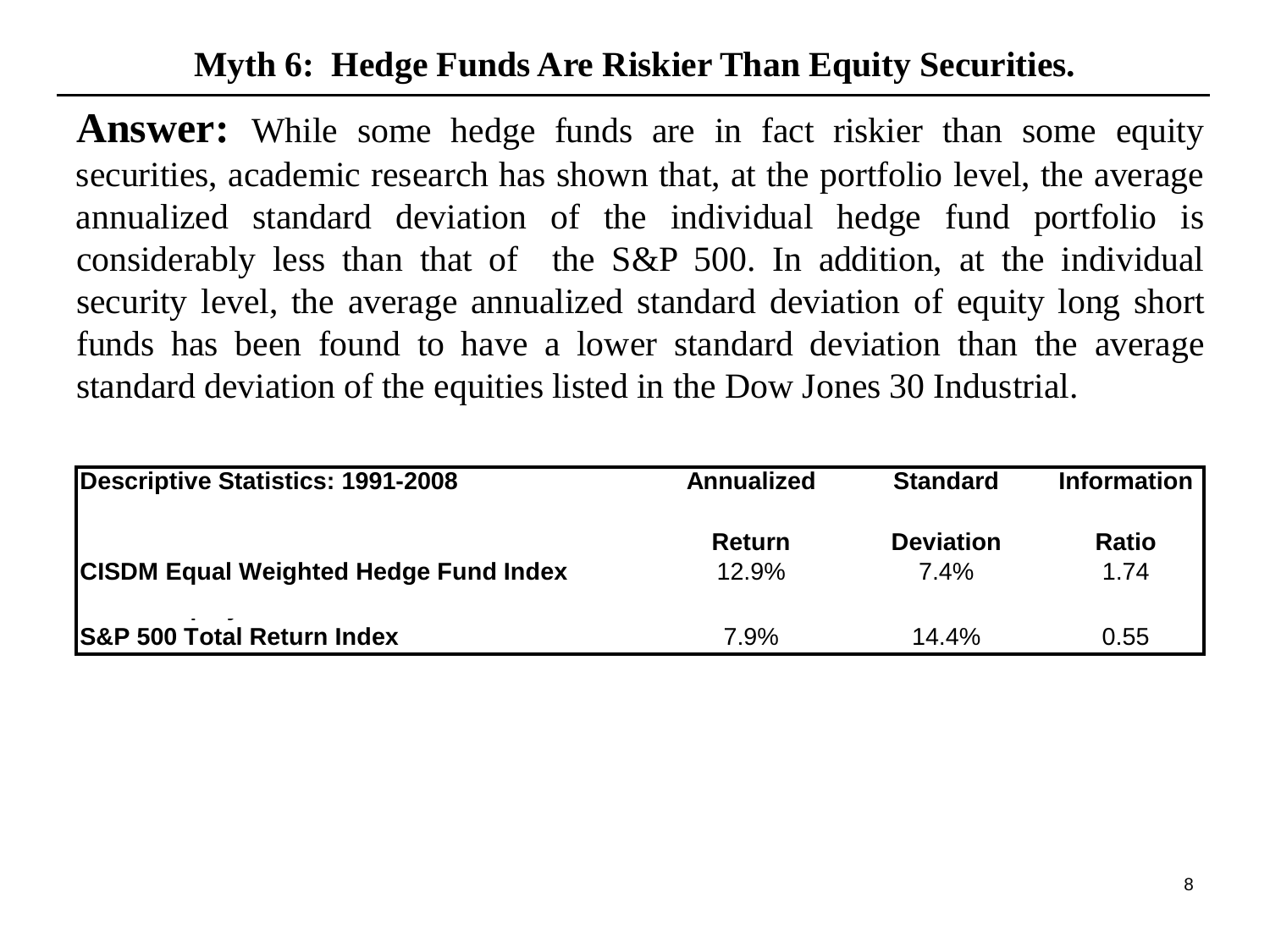#### **Myth 7: Hedge Funds Do Not Add Diversification Benefits To Mixed Asset Portfolios.**

**Answer:** Investment theory has shown that assets should be evaluated not only as standalone vehicles but also on their risk-adjusted impact (e.g. mean return/standard deviation) when added to an existing portfolio of different asset classes. Academic research has indicated that hedge funds increased the return-to-risk tradeoff (e.g. in terms of information ratios) when they are added to a traditional stock and bond portfolio and/or to a portfolio of traditional and other alternative assets, such as CTAs or commodities.

| <b>Mulitple Asset Class Portfolio Performance 1991-2008</b> |                                                                    |           |                                                                      |           |  |  |  |  |
|-------------------------------------------------------------|--------------------------------------------------------------------|-----------|----------------------------------------------------------------------|-----------|--|--|--|--|
| <b>Portfolios</b>                                           | A                                                                  | в         | C.                                                                   | D         |  |  |  |  |
| <b>Annualized Returns</b>                                   | 7.73%                                                              | 8.26%     | 8.01%                                                                | 8.50%     |  |  |  |  |
| <b>Standard Deviation</b>                                   | 7.64%                                                              | 7.42%     | 7.64%                                                                | 7.47%     |  |  |  |  |
| Information Ratio                                           | 1.01                                                               | 1.11      | 1.05                                                                 | 1.14      |  |  |  |  |
| <b>Maximum Drawdown</b>                                     | $-20.98%$                                                          | $-20.98%$ | $-25.63%$                                                            | $-25.17%$ |  |  |  |  |
| Correlation with Hedge Funds                                | 0.71                                                               |           | 0.79                                                                 |           |  |  |  |  |
| Portfolio A                                                 |                                                                    |           | <b>Equal Weights S&amp;P 500 and Barclays Capital Bond Aggregate</b> |           |  |  |  |  |
| <b>Portfolio B</b>                                          | 90% Portfolio A and 10% Hedge Funds                                |           |                                                                      |           |  |  |  |  |
| <b>Portfollo C</b>                                          | 75% Portfolio A and 25% CTA/Commodities/Private Equity/Real Estate |           |                                                                      |           |  |  |  |  |
| <b>Portfolio D</b>                                          | 90% Portfolio C and 10% Hedge Funds                                |           |                                                                      |           |  |  |  |  |

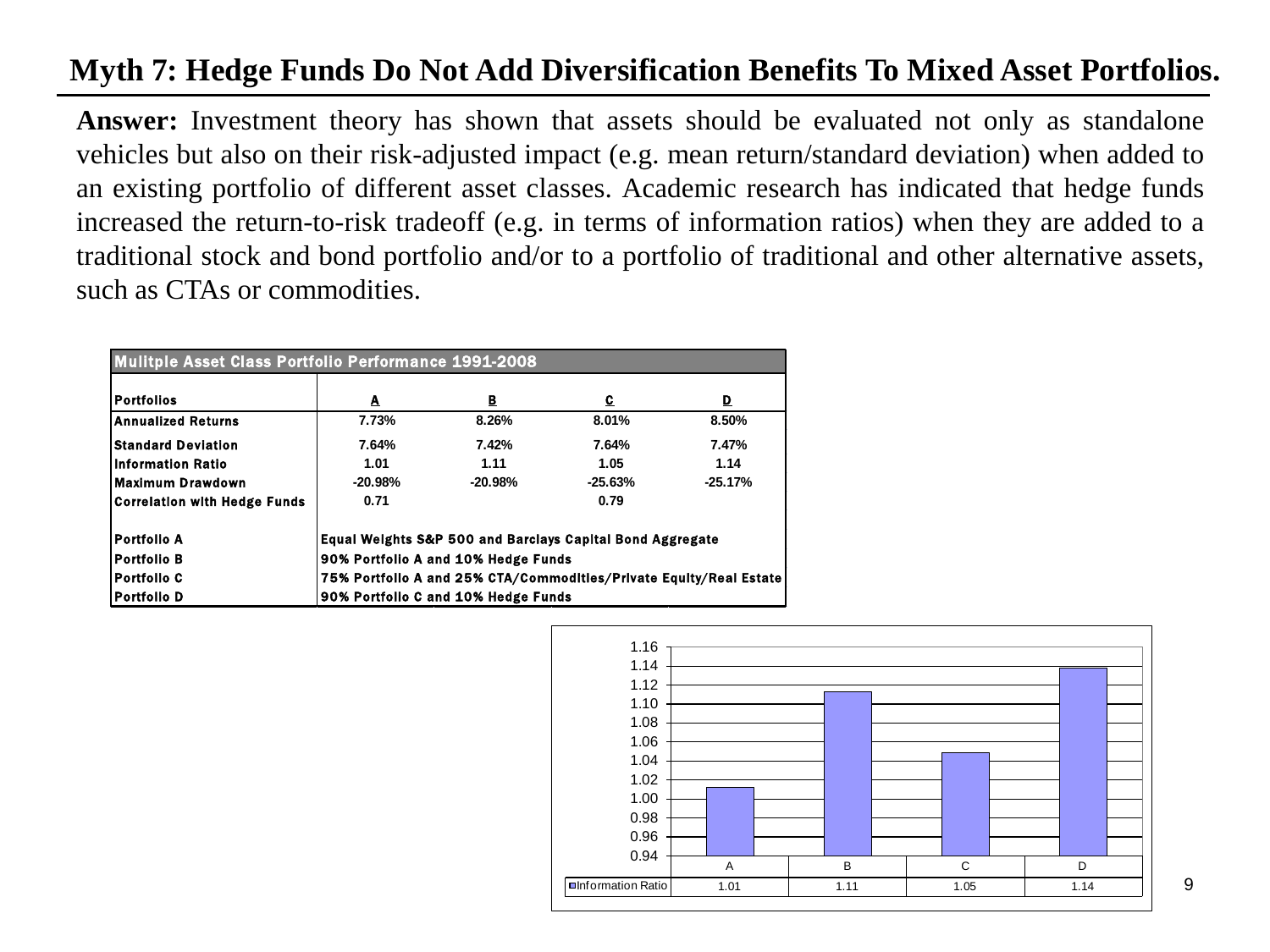Speaker Background **Answer:** While hedge funds have often been described as absolute return vehicles due to their low equity betas as well as the lack of a regulatory requirement to track a particular passive index, research has shown that most hedge fund managers within a particular strategy often have similar exposure to fundamental market factors (equity risk, credit risk), and trading opportunities (liquidity risks). As a result, hedge fund returns, while due partly to manager skill, are also based on a set of common market factor benchmarks such that hedge funds have a common benchmark component and should not be regarded as absolute return vehicles.

| <b>CISDM Hedge Fund Strategy Indices Performance</b> |                    | <b>Correlation</b>  |                     |
|------------------------------------------------------|--------------------|---------------------|---------------------|
| land Correlation with Market Factors                 |                    | <b>Barclays</b>     | <b>Barclays</b>     |
| $(1991 - 2008)$                                      |                    | <b>Capital Bond</b> | <b>Capital</b>      |
|                                                      | <b>S&amp;P 500</b> | Agg                 | <b>Corporate HY</b> |
| <b>CISDM Equal Weighted Hedge Fund Index</b>         | 0.73               | 0.09                | 0.61                |
| <b>CISDM Equity Market Neutral Index</b>             | 0.41               | 0.18                | 0.37                |
| <b>CISDM Convertible Arbitrage Index</b>             | 0.45               | 0.29                | 0.66                |
| <b>ICISDM Distressed Securities Index</b>            | 0.62               | 0.13                | 0.63                |
| <b>CISDM Event Driven Multi-Strategy Index</b>       | 0.68               | 0.04                | 0.70                |
| <b>CISDM Merger Arbitrage Index</b>                  | 0.53               | 0.10                | 0.55                |
| <b>CISDM Emerging Markets Index</b>                  | 0.57               | 0.04                | 0.53                |
| <b>CISDM Equity Long/Short Index</b>                 | 0.75               | 0.06                | 0.52                |
| <b>CISDM Global Macro Index</b>                      | 0.41               | 0.25                | 0.31                |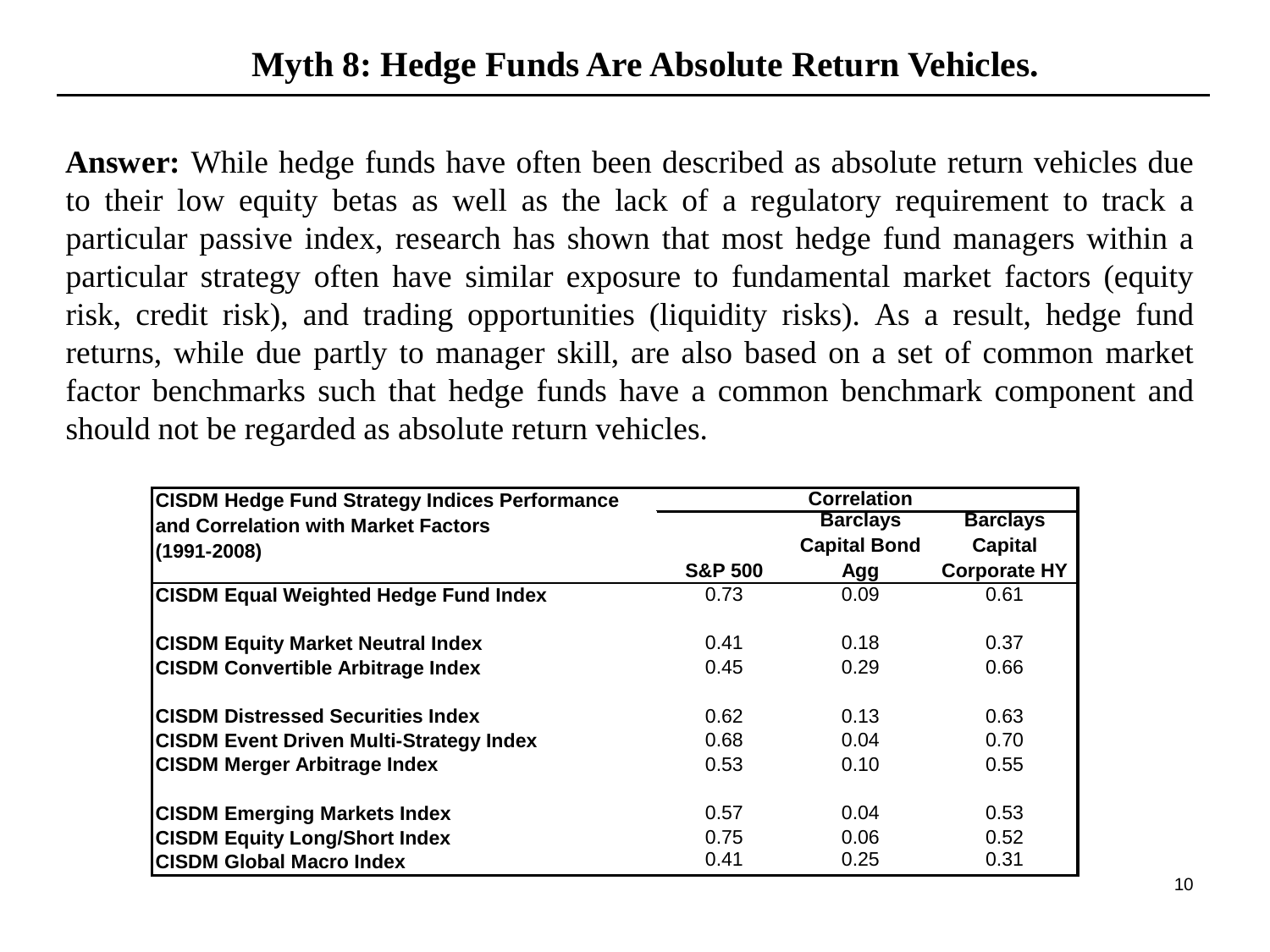#### **Myth 9: All Hedge Fund Strategies Provide Diversification To Stock And Bond Portfolios.**

**Answer:** Stock and bond portfolios often provide high and low returns in similar periods. A hedge fund portfolio may have limited losses in periods where a stock and bond portfolio performs poorly and upside return participation when the stock and bond portfolio performs well. The underlying hedge fund strategy is crucial to its diversification potential across a range of different stock and bond market environments.



-1.0% -0.5%

GS&P 500 and Barclays Capital Bond Aggregate Portfolio

Worst 72 Months Middle 72 Months Best 72 Months

■Barclays Capital Bond Aggregate CISDM Equity Market Neutral Index CISDM Convertible Arbitrage Index CISDM Merger Arbitrage Index ■CISDM Event Driven Multi-Strategy Index CISDM Distressed Securities Index ■CISDM Emerging Markets Index CISDM Equity Long/Short Index<br>■CISDM Global Macro Index CISDM Example 2010 and Barclays Capital B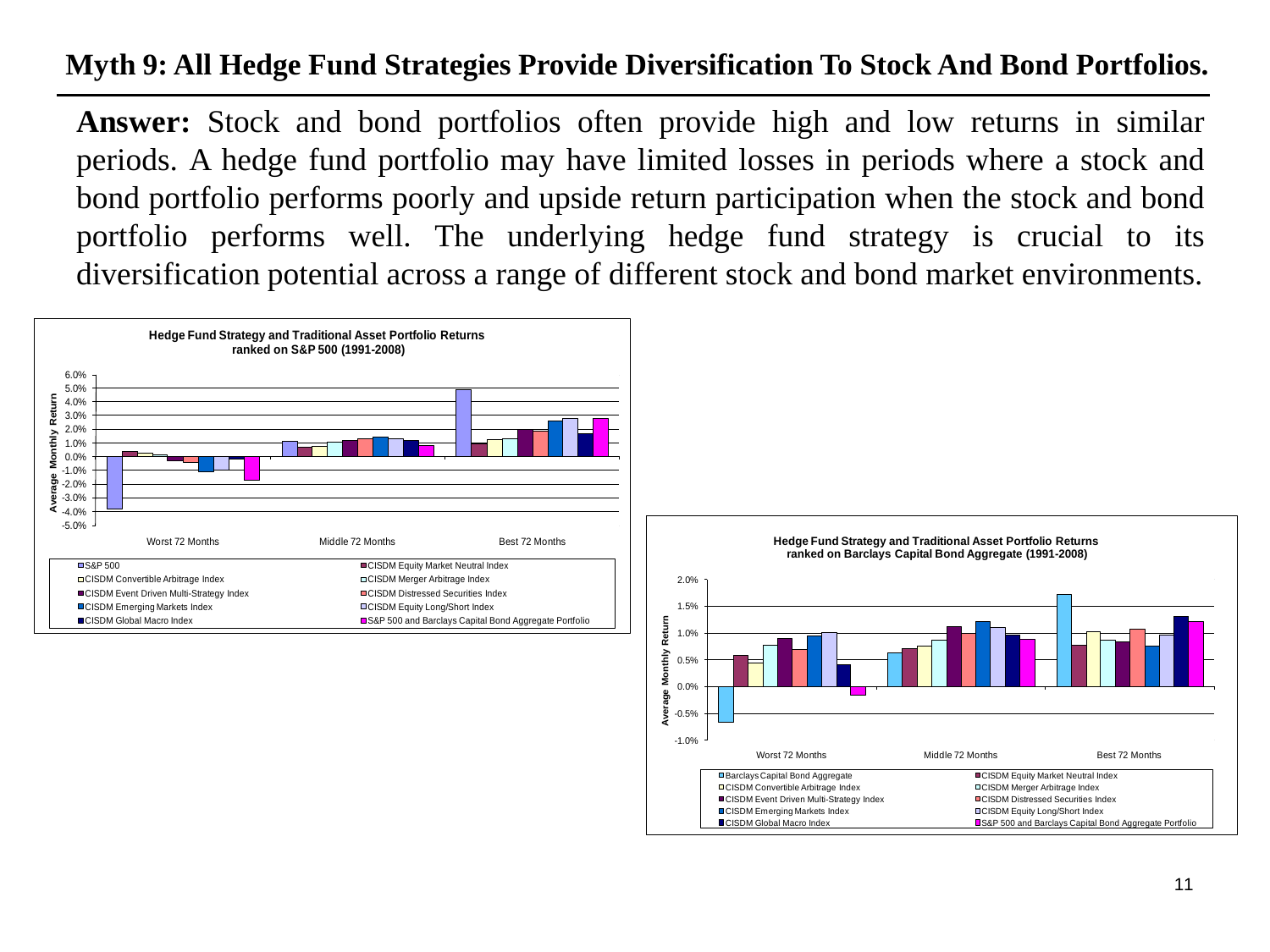#### **Myth 10: Manager Return-to-Risk Is As Consistent As Strategy Return-to-Risk.**

**Answer:** Strategy information ratio (e.g. CISDM Equity Long Short Index) is more consistent than manager information ratio, with similar hedge fund return/risk tradeoff for the period of 2001-2004 and of 2005-2008. Strategy alpha is also more consistent (positive alpha in both periods) than individual manager/fund alpha which show little or no consistency between alphas in both periods.

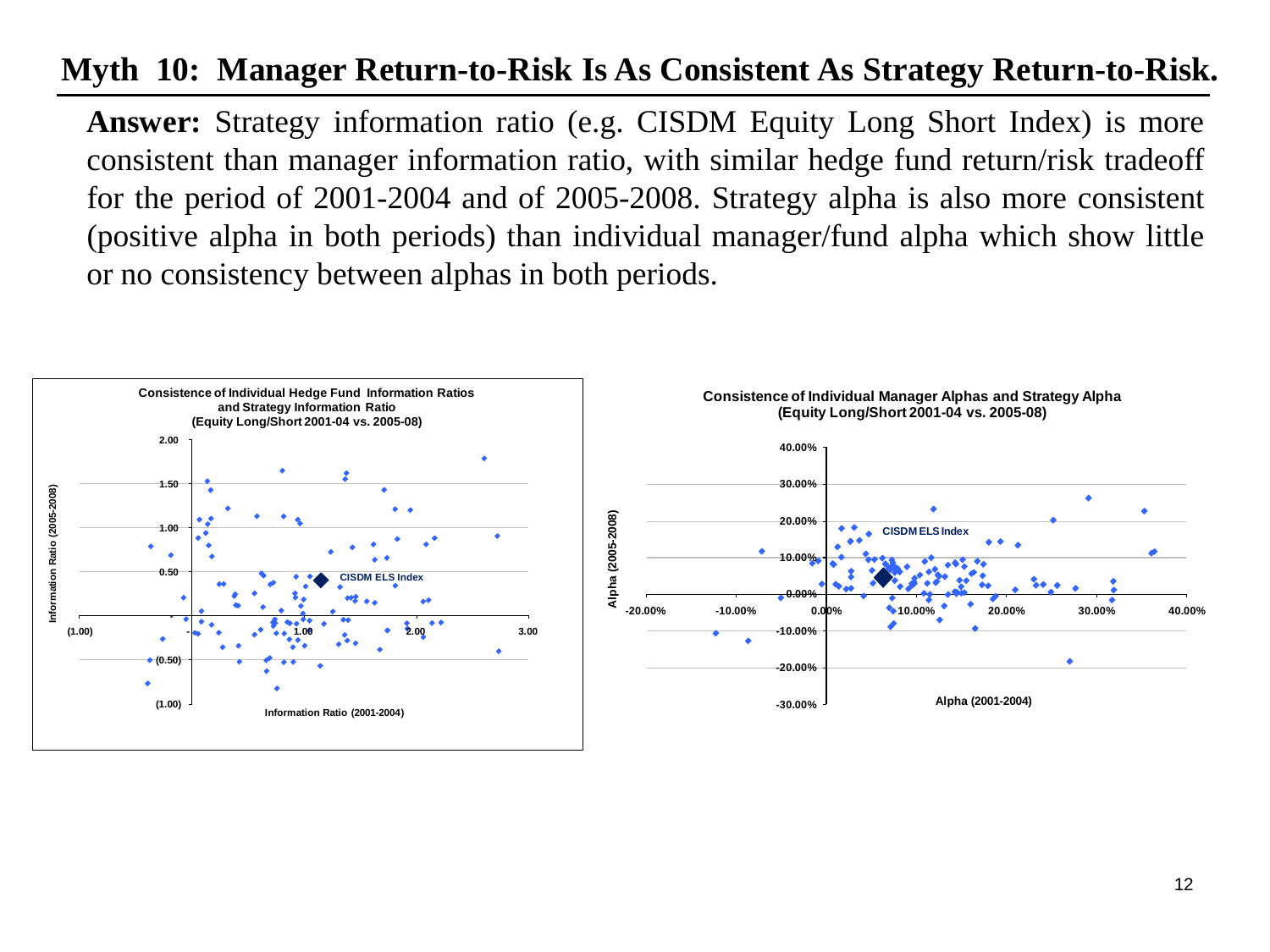## **Myth 11: All Fund Of Funds Provide Similar Return And Risk Opportunities.**

**Answer:** Fund of Funds have provided an easy means of accessing hedge fund returns, with historical Fund of Funds returns providing a more accurate representation of future returns than that provided by generic hedge fund indices. At the same time, investors should note that a wide variety of Fund of Funds exist. How one Fund of Funds performs does not necessarily reflect the performance of other Fund of Funds.



13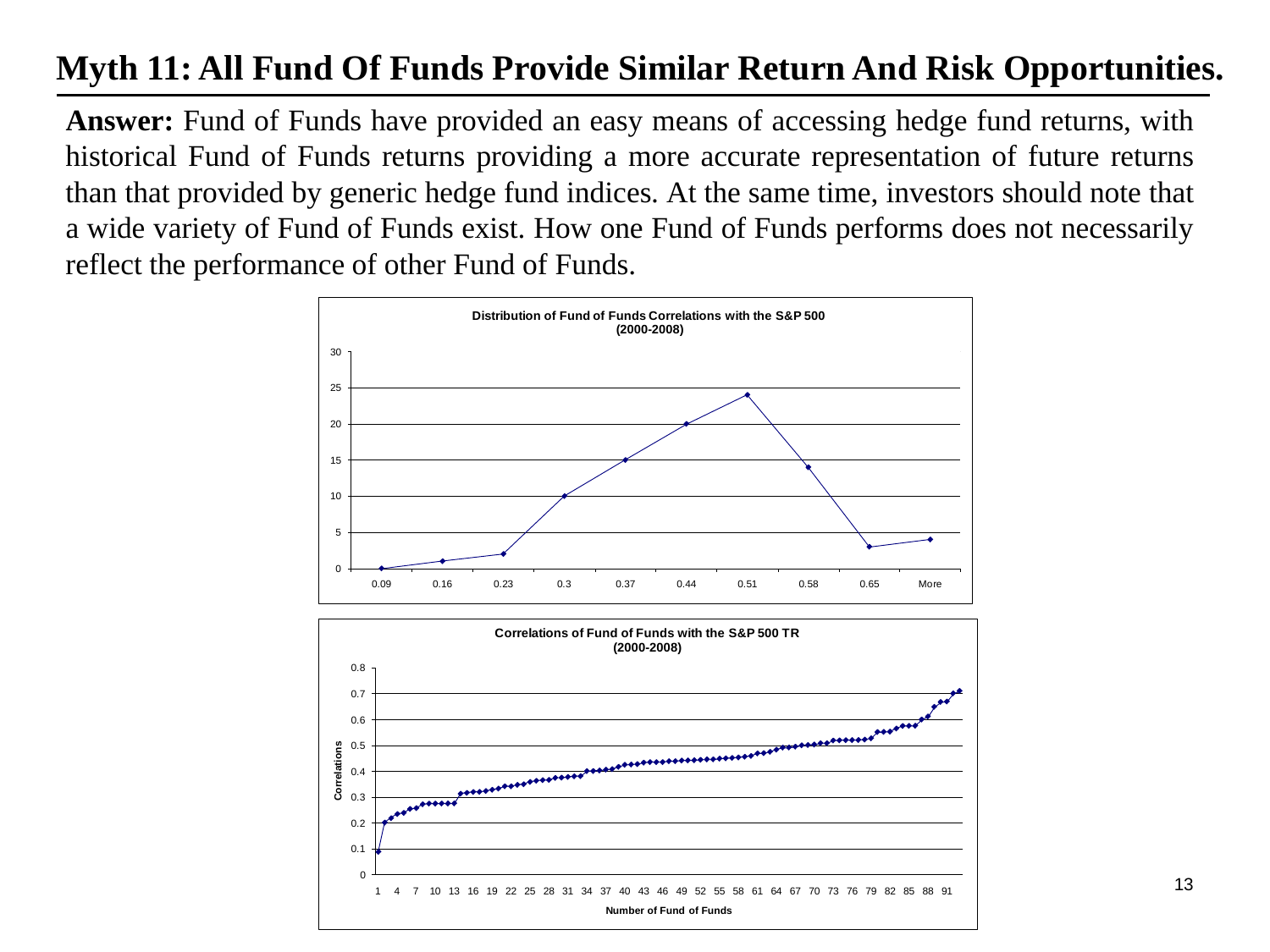#### **Myth 12: Each Hedge Fund Requires Its Own Unique Measures Of Performance.**

**Answer:** Hedge funds may require a set of additional measures of risk concerns (e.g. liquidity). However, research has indicated that most 'suggested' unique hedge fund risk measures (semi-deviation, drawdown) provide little additional information and rank funds similar to other measures of risk.

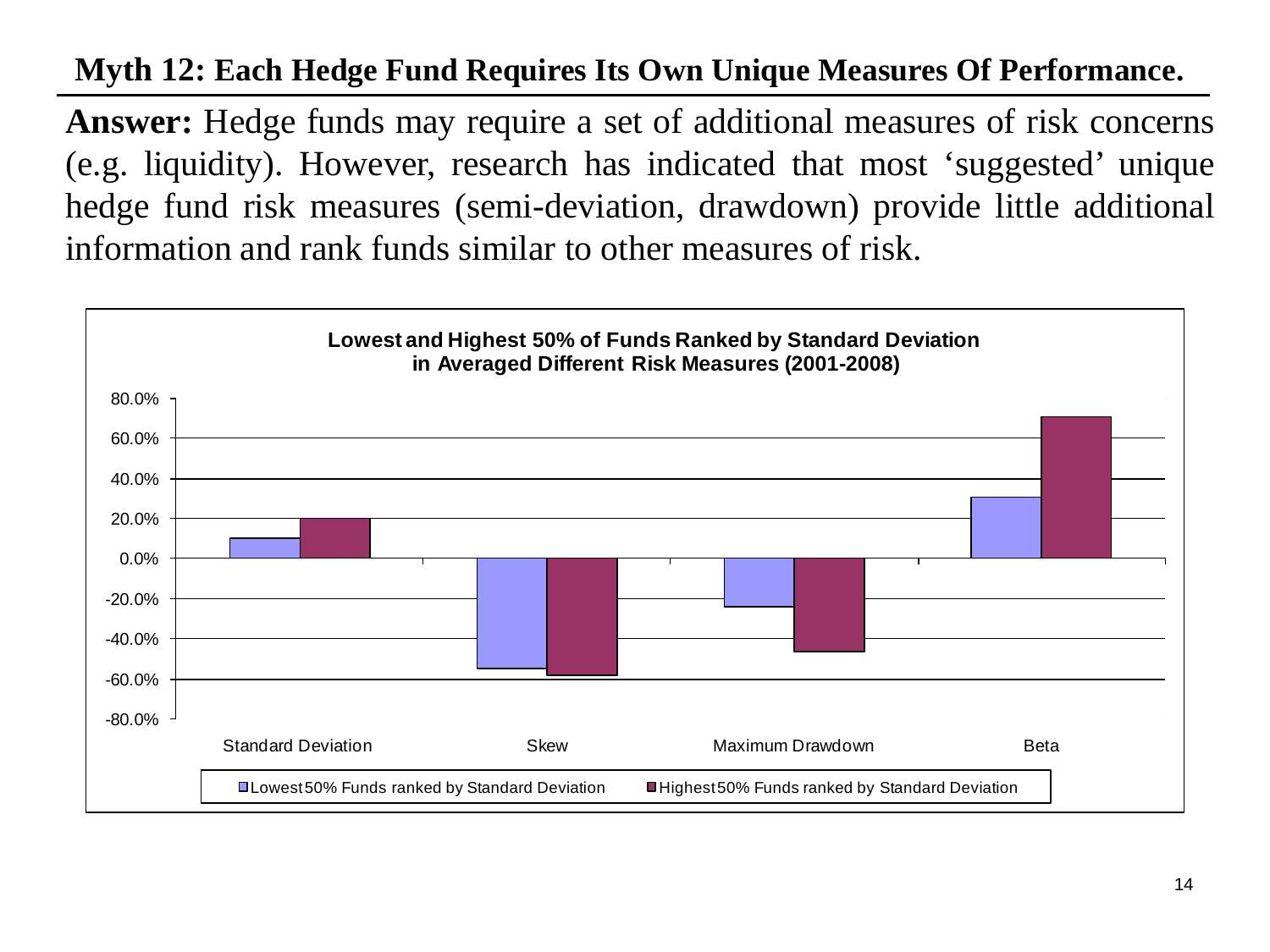## **Myth 13: Survivor Bias Impact Is Consistent Across Hedge Fund Strategies.**

**Answer:** Survivor bias is the upward bias in return estimates which results from only using managers from current 'alive only' data bases. To the extent that those managers who were left out of the current data base underperformed the current alive ones, survivor bias exists. Survivor bias, however, is style dependent, time dependent, and manager dependent.

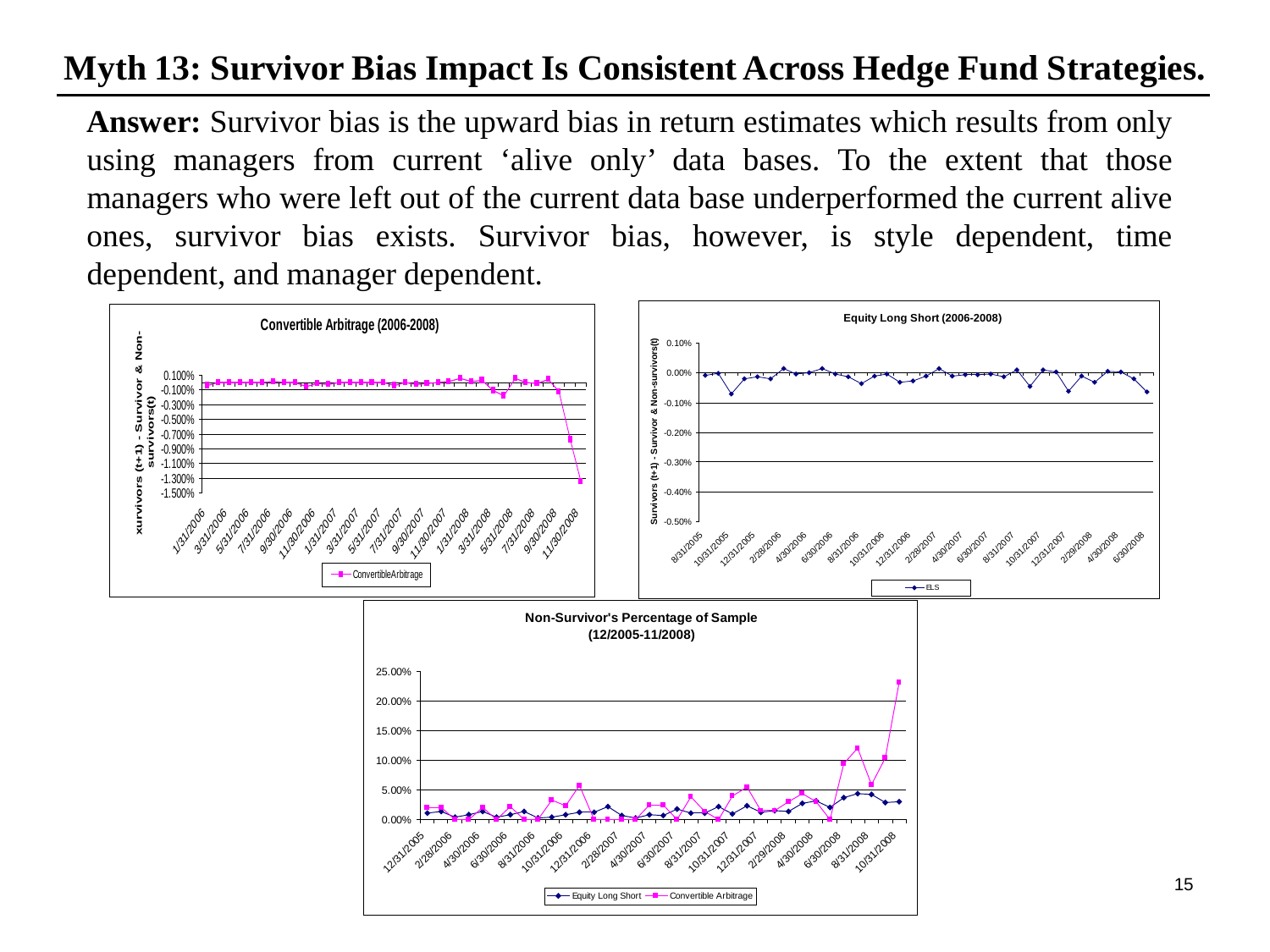## **Myth 14: Hedge Fund Performance Is Consistent With The Size of Fees.**

**Answer:** Some managers claim that high fees are correlated with high performance. However, research shows that performance fees do not provide the sole means to differentiate manager returns. In fact, if one takes a more micro analysis (e.g. such as growth), fees show little impact on performance.

|                       | <b>Incentive</b> | Average               | <b>Standard</b>  |
|-----------------------|------------------|-----------------------|------------------|
| 2004-2008             | Fee              | <b>Monthly Return</b> | <b>Deviation</b> |
|                       |                  |                       |                  |
| U.S. Opp: Value       | 10               | 0.6%                  | 1.84%            |
|                       | 20               | 0.4%                  | 2.95%            |
|                       |                  |                       |                  |
| <b>US Opp: Growth</b> | 10               | 0.4%                  | 2.19%            |
|                       | 20               | 0.0%                  | 3.52%            |
|                       |                  |                       |                  |
| <b>US Small: Cap</b>  | 20               | 0.3%                  | 2.28%            |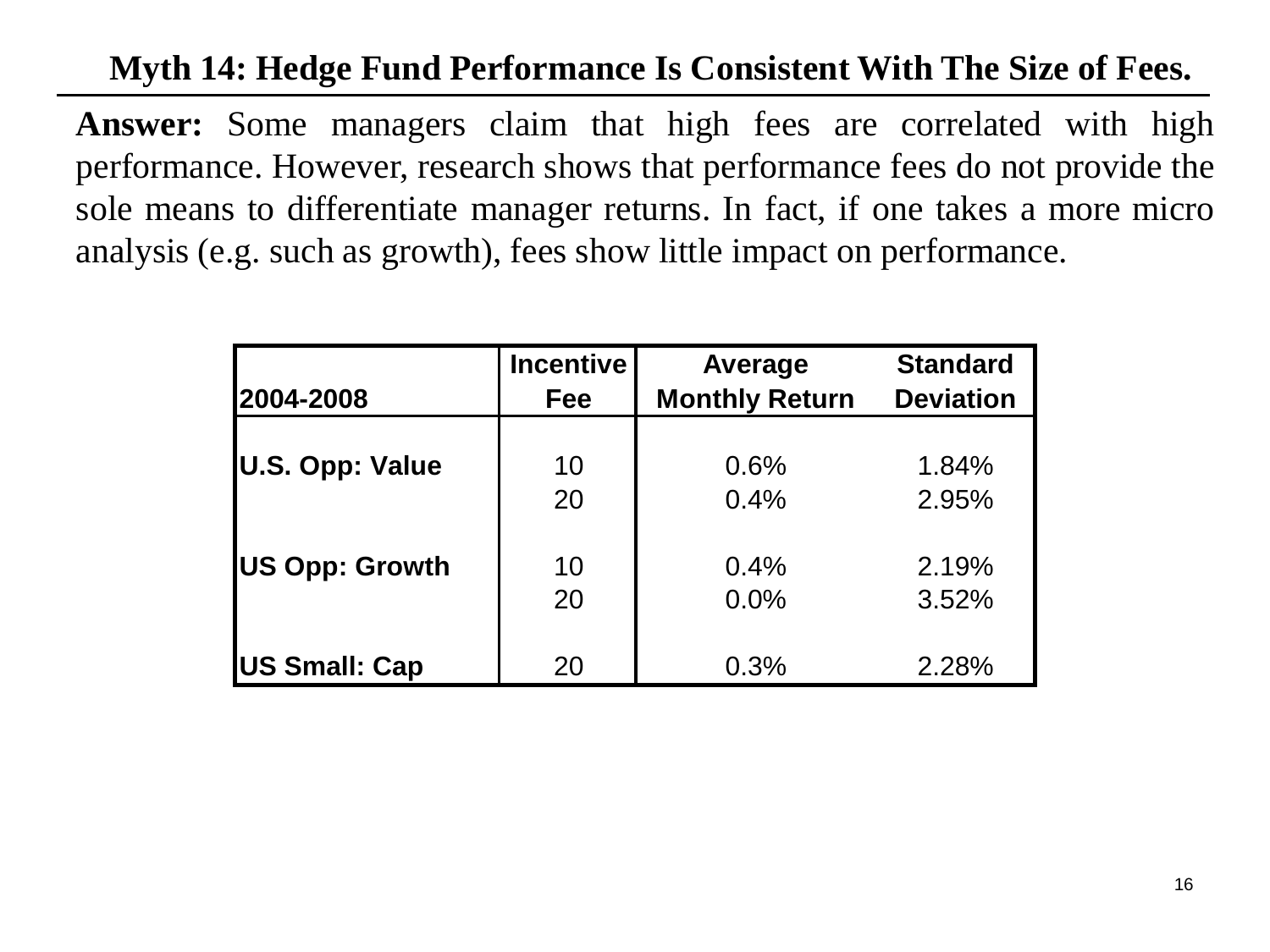## **Myth 15: Fund Redemption Does Not Impact Hedge Fund Return.**

**Answer:** Fund access means different things to different people. It is generally believed that the more restrictions investors have on entering and exiting a fund, the greater the extent managers can hold illiquid assets and have a higher expected return-to-risk profile. Research has shown that firms with greater restrictions, such as redemption period, generally provide a higher return consistent with the risk of less liquidity. The following confirms this view in that equity long/short funds with quarterly exit restrictions have higher risk than similar hedge funds with monthly redemption.

| 2004-2008              | <b>Fund</b>       | Average               | <b>Standard</b>  |
|------------------------|-------------------|-----------------------|------------------|
|                        | <b>Redemption</b> | <b>Monthly Return</b> | <b>Deviation</b> |
|                        |                   |                       |                  |
| <b>U.S. Opp: Value</b> | Monthly           | 0.38%                 | 2.66%            |
|                        | Quarterly         | 0.25%                 | 3.13%            |
| <b>US Small: Cap</b>   | Monthly           | 0.43%                 | 2.32%            |
|                        | Quarterly         | 0.44%                 | 2.96%            |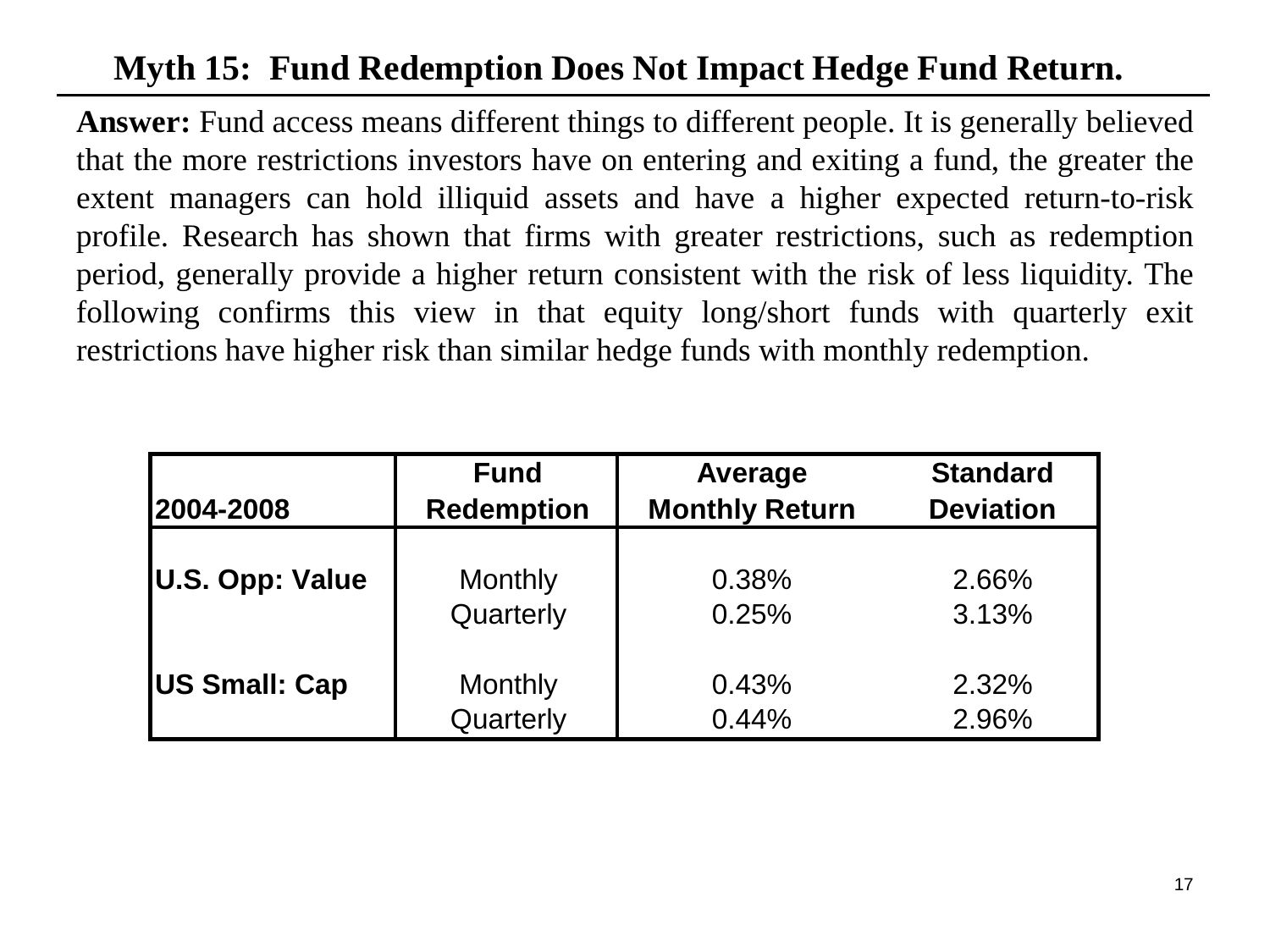## **Myth 16: Hedge Funds And Hedge Indices Cannot Be Replicated.**

**Answer:** Each hedge fund manager is unique in its own way; however, it is still possible to find other similar managers such that one can create a hedge fund portfolio which tracks other funds' performance. In addition, there is increasing academic evidence that tradable cash and derivative assets can be used to track active manager based hedge funds.

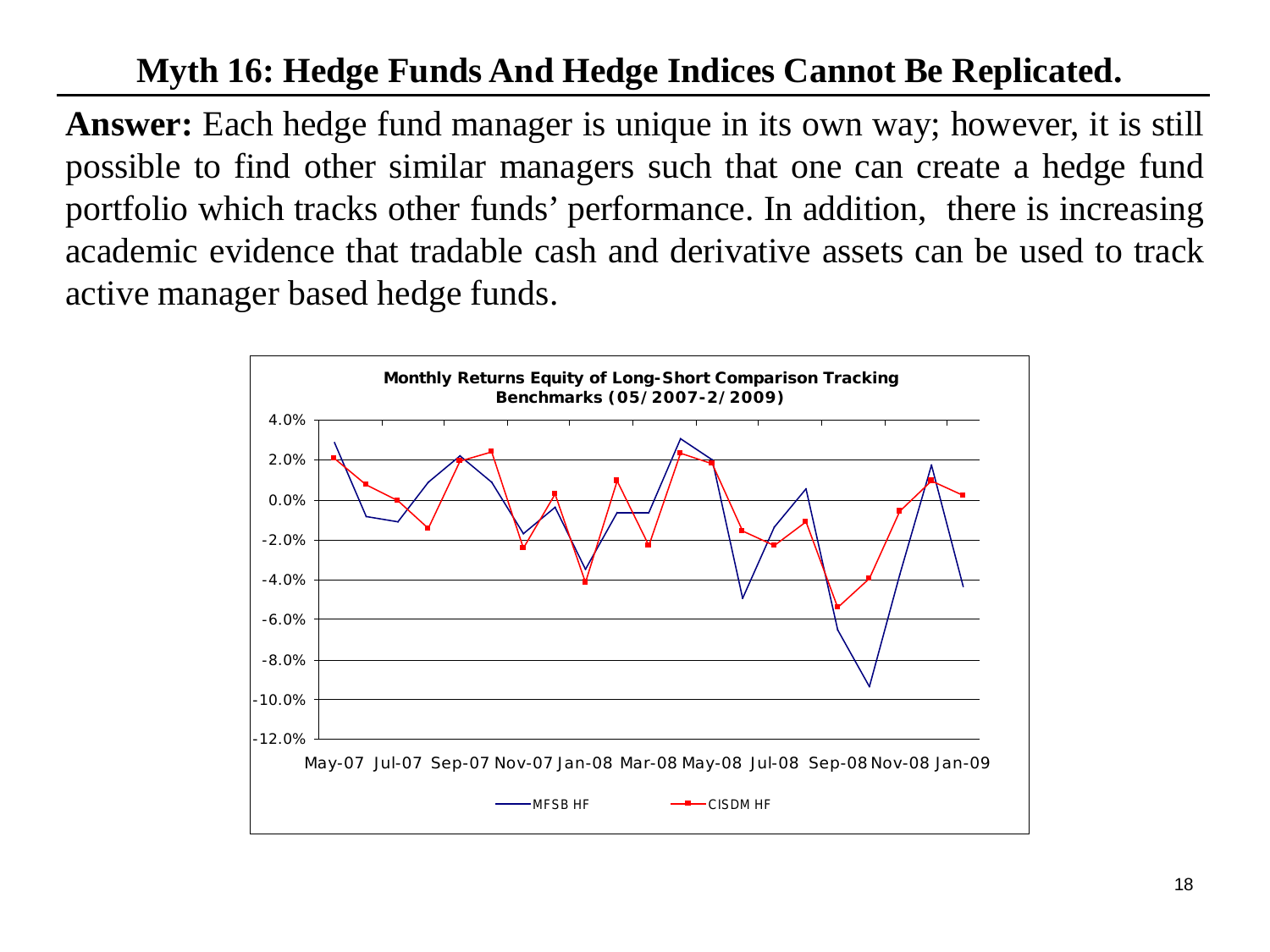## **Myth 17: Hedge Fund Data Sets Provide No Useful Information.**

**Answer:** For the most part, hedge fund data is self-reported by a variety of firms. As a result, the quality of the data is dependent partly on the honesty of the fund manager and the data base provider. Therefore, within multiple data bases, individual funds can differ to the strategy they are assigned to and may not reflect their true trading style.

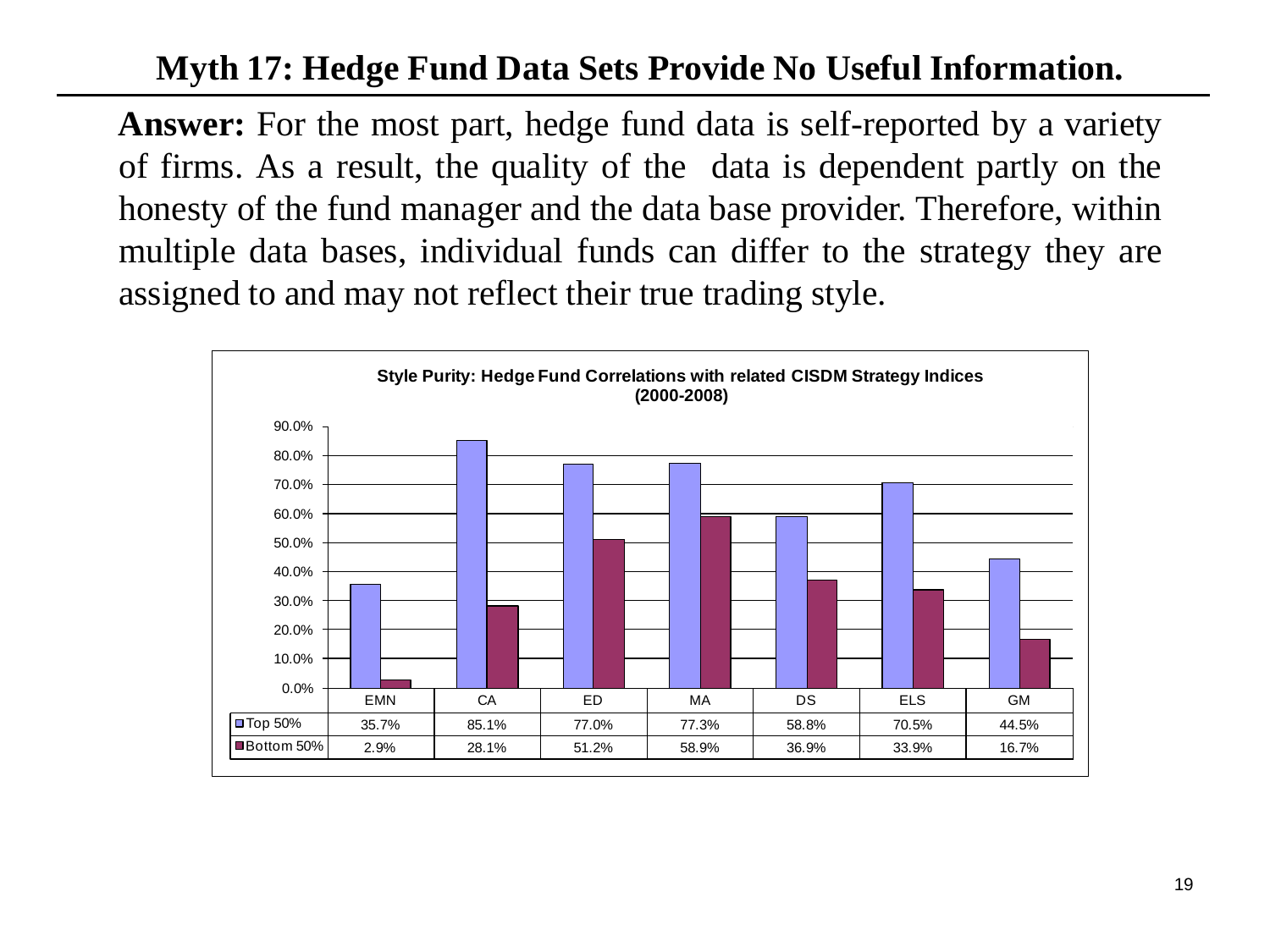#### **Myth 18: Hedge Funds That Follow The Same Strategy Often Behave Very Differently.**

**Answer:** Since hedge fund returns are a result of not only market exposure but also trading skill, funds that trade the same strategy may sometimes behave very differently. However, research has shown that if funds are screened for a set of basic criteria to ensure a greater level of style purity, funds with similar strategies perform 'very similarly'.





20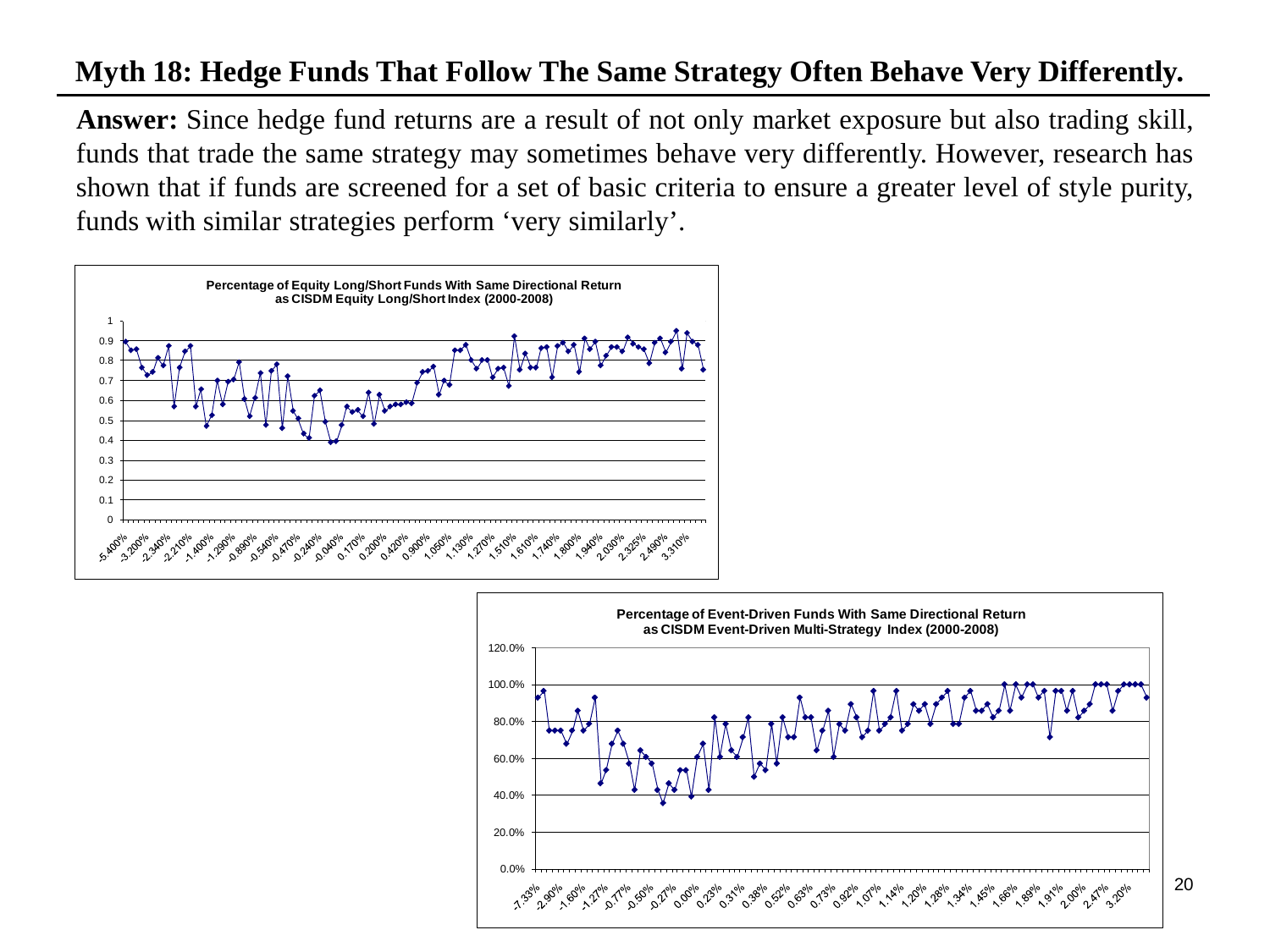#### **Myth 19: Similar Indices From Different Index Providers Behave Very Differently.**

**Answer:** The answer is: What is different? Traditional stock indices have different returns (S&P 500 and Russell 1000 and Morningstar and Lipper mutual fund indexes). Manager based hedge fund indices often have different mean returns but research has shown that indices in the same strategy are sensitive to the same market factors, regardless of index source.

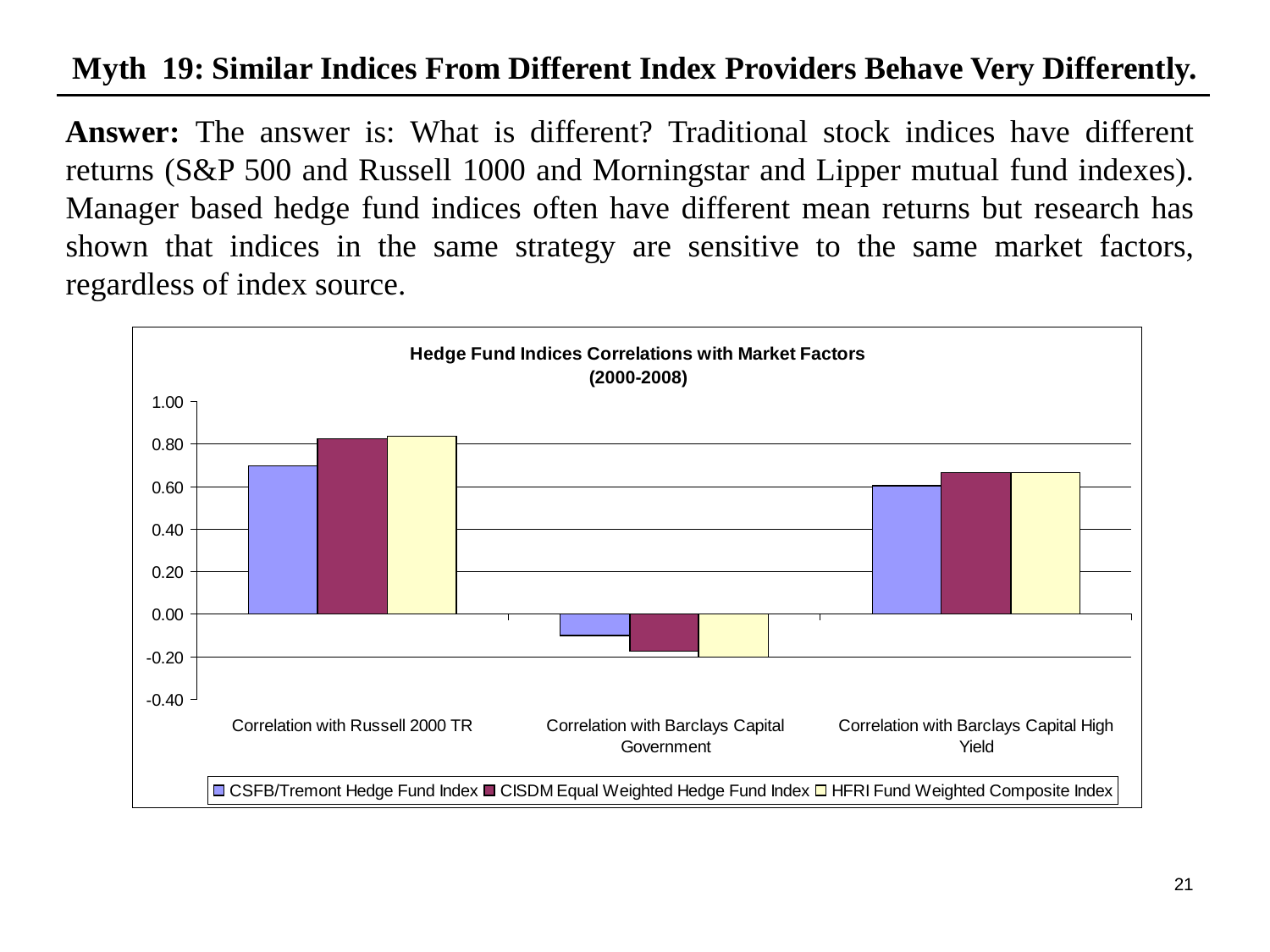## **Myth 20: The True Risks Of Hedge Funds Are Underestimated.**

**Answer:** There are many definitions of risk. Academic studies on risk estimation have generally emphasized the potential impact of price smoothing. Recent empirical research has shown that the studies which emphasize price smoothing (e.g. correlation impacts) are time specific. For instance, after leaving out the period of fall 1998, there is little if any evidence of price smoothing and its impact on risk estimation.



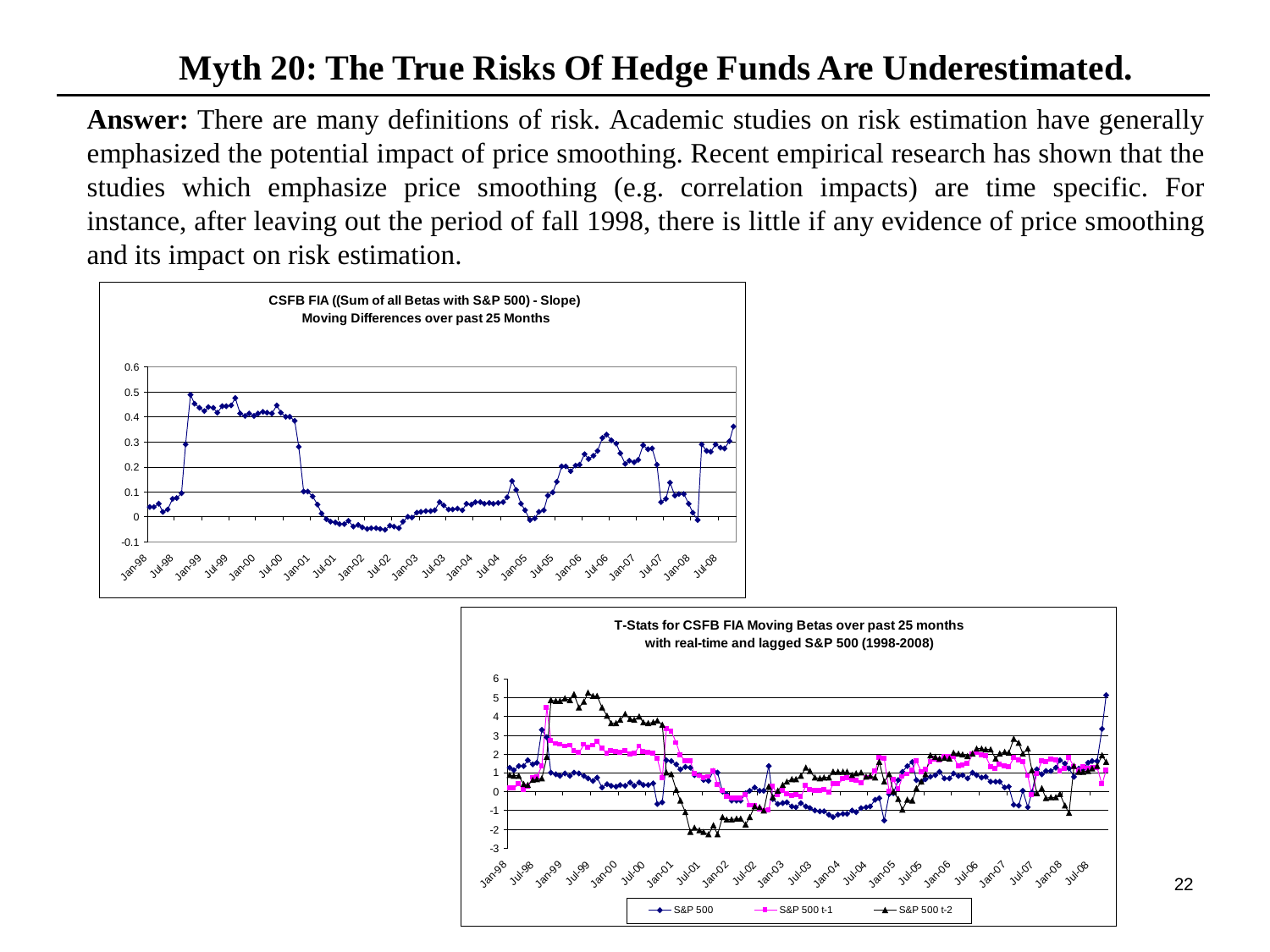## **Myth 21: Hedge Fund Distributions Are Normally Distributed.**

**Answer:** Most investment strategies are normally distributed such that the first two moments of the distribution describe the probability distribution. However, over various historical time periods, a strategy may show significant skew and/or kurtosis. Unless created by the use of options, this deviation from normality may be affected by factors such as funds changing leverage etc... Therefore, historical data may not represent the fact that the distribution remains normal over time despite a changing variance. An historical sample can appear not to have normal characteristics since its historical distribution is impacted by changing distributional forms.







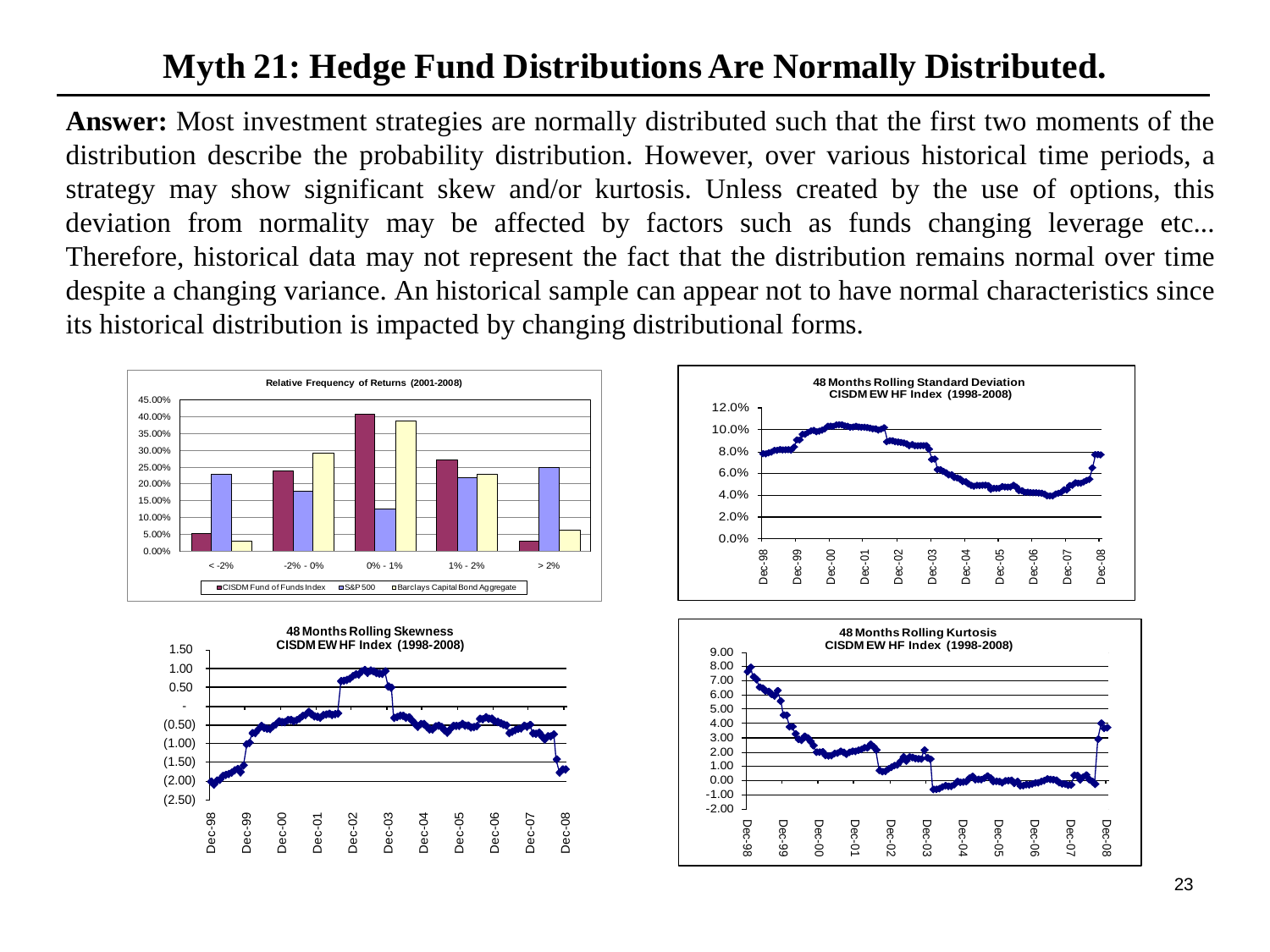#### **Myth 22: Information Ratios Can Provide A Clear Basis For Performance Comparison.**

**Answer:** Information and Sharpe ratios are misleading to the degree that the past may not reflect the future. In addition, in periods of negative mean returns, funds with high standard deviation may report the highest information ratios since this would result in the lowest negative number.

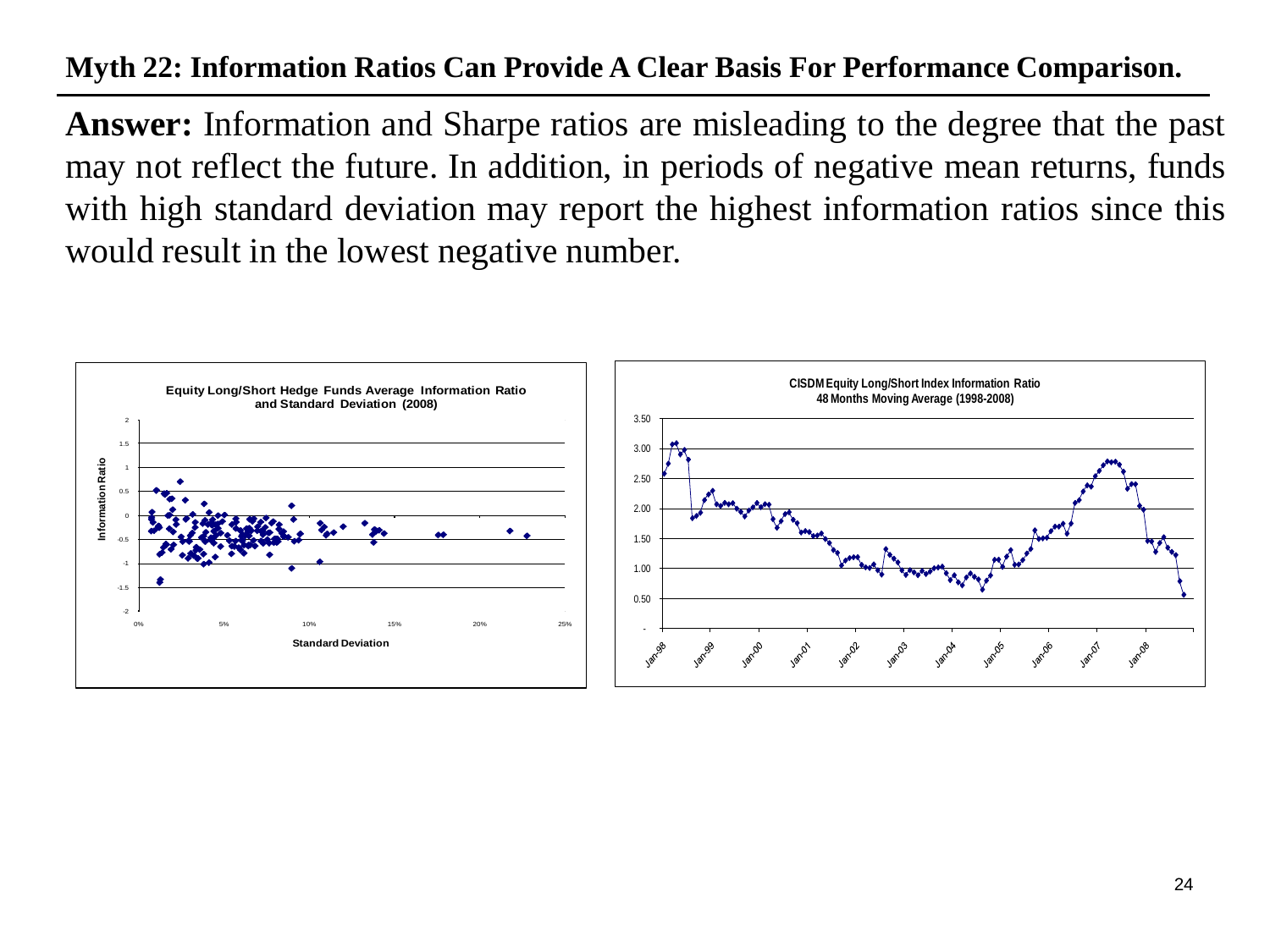## **Myth 23: Alphas Provide A Basis For Performance Comparisons.**

**Answer:** Alphas are measured using a number of alternative expectation models. They can be misleading to the degree that the past may not reflect the future and that the models used to generate the alpha estimate are misrepresentative or underspecified. Research has shown that fund returns are mean reverting, i.e. funds with high returns, alpha, or Sharpe ratios in one period often have lower returns, Sharpe ratios, and alphas in the next period. One reason for this is the impact of parameter estimation error. Simply put, funds with estimated betas higher than the true beta will have low alpha for the same period, while funds with estimated betas lower than the true beta will have higher alphas for the same estimation period.

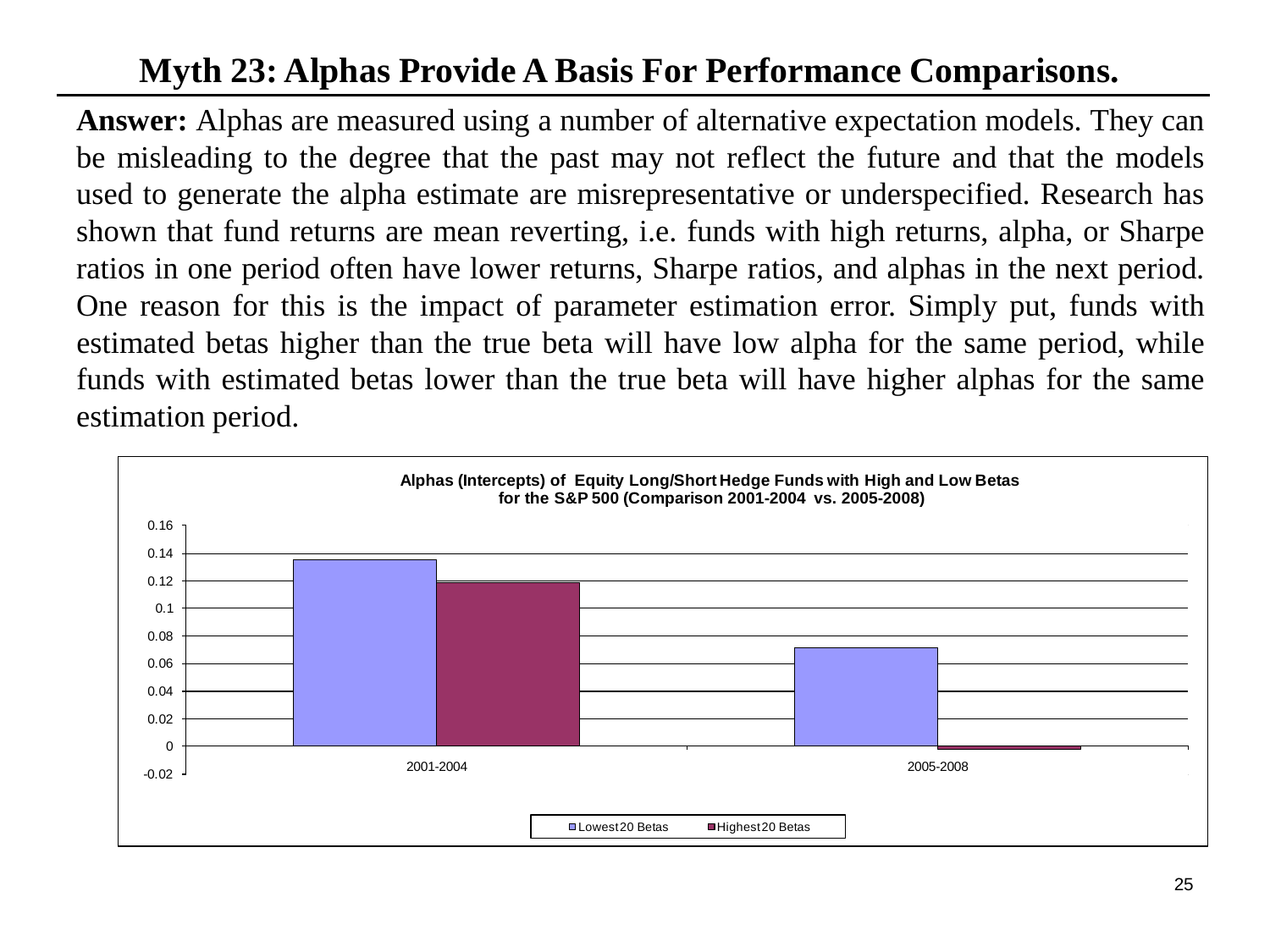## **Myth 24: Hedge Fund Diversification Is A Free Lunch.**

**Answer:** There is never a free lunch if risks are properly measured. The more important issue is that not taking advantage of portfolio risk reduction is in fact leaving a large tip on the table, since holding undiversified risk is uncompensated return. Not holding hedge funds increases the risk-adjusted cost of the lunch.

| <b>Traditional Asset Classes</b>     | <b>Weights</b> | <b>Sub Total</b> |
|--------------------------------------|----------------|------------------|
| U.S. 30 Day TBill TR                 | 5.0%           |                  |
| SB 1 Yr On-The-Run Treasury TR       | 5.0%           | 10%              |
| SB 3-7 Yr Treasury TR                | 5.0%           |                  |
| SB 10+ Yr Treasury TR                | 10.0%          |                  |
| <b>SB Hi-Yld TR</b>                  | 5.0%           |                  |
| SB AAA/AA Corp TR                    | 10.0%          | 30%              |
| Russell 1000 TR                      | 40.0%          |                  |
| Russell 2000 TR                      | 10.0%          | 50%              |
| <b>MSCI EAFE TR</b>                  | 5.0%           |                  |
| <b>MSCI Emerging Market Free USD</b> | 5.0%           | 10%              |

|                                               | <b>Change in Weights</b> |         |         |         |         |         |         |         |         |          |
|-----------------------------------------------|--------------------------|---------|---------|---------|---------|---------|---------|---------|---------|----------|
| U.S. 30 Day TBill TR (Total Return)           | $-3.5%$                  | $-2.0%$ | $-2.7%$ | $-4.5%$ | $-4.1%$ | $-1.1%$ | $-3.6%$ | $-3.7%$ | $-5.0%$ | $-3.7\%$ |
| SB 1 Yr On-The-Run Treasury TR (Total Return) | 0.0%                     | 0.0%    | 0.0%    | 0.0%    | 0.0%    | 0.0%    | 0.0%    | 0.0%    | 0.0%    | 0.0%     |
| SB 3-7 Yr Treasury TR (Total Return)          | 0.0%                     | 0.0%    | 0.0%    | 0.0%    | $-0.5%$ | 0.0%    | 0.0%    | 0.0%    | 0.0%    | 0.0%     |
| SB 10+ Yr Treasury TR (Total Return)          | 0.0%                     | 0.0%    | 0.0%    | 0.0%    | $-0.1%$ | $-1.9%$ | 0.0%    | 0.0%    | 0.0%    | $-0.6%$  |
| SB Hi-Yld TR (Total Return)                   | $-1.3%$                  | $-2.4%$ | 0.0%    | $-0.3%$ | 0.0%    | $-0.7%$ | $-0.9%$ | $-1.0%$ | 0.0%    | $-0.1\%$ |
| SB AAA/AA Corp TR (Total Return)              | 0.0%                     | 0.0%    | 0.0%    | 0.0%    | 0.0%    | 0.0%    | 0.0%    | 0.0%    | 0.0%    | 0.0%     |
| Russell 1000 TR (Total Return)                | 0.0%                     | 0.0%    | $-0.1%$ | 0.0%    | 0.0%    | 0.0%    | $-0.1%$ | 0.0%    | 0.0%    | $-0.5%$  |
| Russell 2000 TR (Total Return)                | $-0.1%$                  | $-0.4%$ | $-1.9%$ | 0.0%    | $-0.2%$ | $-0.5%$ | $-0.4%$ | $-0.3%$ | 0.0%    | 0.0%     |
| <b>MSCI EAFE TR (Total Return)</b>            | 0.0%                     | 0.0%    | $-0.2%$ | 0.0%    | 0.0%    | $-0.1%$ | 0.0%    | 0.0%    | 0.0%    | 0.0%     |
| <b>MSCI Emerging Market Free USD</b>          | $-0.1%$                  | $-0.3%$ | $-0.1%$ | $-0.2%$ | 0.0%    | $-0.6%$ | 0.0%    | $-0.1%$ | 0.0%    | 0.0%     |
| <b>HFRI Convertible Arbitrage Index</b>       | 5.0%                     |         |         |         |         |         |         |         |         |          |
| <b>HFRI Distressed Securities Index</b>       |                          | 5.0%    |         |         |         |         |         |         |         |          |
| <b>HFRI Equity Hedge Index</b>                |                          |         | 5.0%    |         |         |         |         |         |         |          |
| <b>HFRI Fixed Income: Arbitrage Index</b>     |                          |         |         | 5.0%    |         |         |         |         |         |          |
| <b>HFRI Equity Market Neutral Index</b>       |                          |         |         |         | 5.0%    |         |         |         |         |          |
| <b>HFRI Macro Index</b>                       |                          |         |         |         |         | 5.0%    |         |         |         |          |
| <b>HFRI Merger Arbitrage Index</b>            |                          |         |         |         |         |         | 5.0%    |         |         |          |
| <b>HFRI Relative Value Arbitrage Index</b>    |                          |         |         |         |         |         |         | 5.0%    |         |          |
| <b>HFRI Short Selling Index</b>               |                          |         |         |         |         |         |         |         | 5.0%    |          |
| <b>HFRI Statistical Arbitrage Index</b>       |                          |         |         |         |         |         |         |         |         | 5.0%     |
| <b>Performance Comparison</b>                 |                          |         |         |         |         |         |         |         |         |          |
| Annualized Mean of Port With Hedge Fund       | 11.13%                   | 11.21%  | 11.49%  | 11.05%  | 11.14%  | 1.32%   | 11.17%  | 11.23%  | 10.87%  | 11.09%   |
| Annualized Std of Port With Hedge Fund        | 9.43%                    | 9.41%   | 9.44%   | 9.39%   | 9.43%   | 9.43%   | 9.43%   | 9.43%   | 8.53%   | 9.43%    |
| <b>Annualized Mean of Trad Asset Class</b>    | 10.88%                   | 10.88%  | 10.88%  | 10.88%  | 10.88%  | 10.88%  | 10.88%  | 10.88%  | 10.88%  | 10.88%   |
| <b>Annualized Std of Trad Asset Class</b>     | 9.43%                    | 9.43%   | 9.43%   | 9.43%   | 9.43%   | 9.43%   | 9.43%   | 9.43%   | 9.43%   | 9.43%    |
| Alpha of Port with Hedge Funds                | 0.25%                    | 0.33%   | 0.61%   | 0.18%   | 0.26%   | 0.44%   | 0.29%   | 0.36%   | 0.00%   | 0.21%    |
| Sharpe Ratio of Port with Hedge Funds         | 0.66                     | 0.67    | 0.70    | 65.39%  | 66.02%  | 67.94%  | 66.35%  | 67.06%  | 69.86%  | 65.49%   |
| Sharpe Ratio of Trad Asset Class              | 0.63                     | 0.63    | 0.63    | 63.22%  | 63.22%  | 63.22%  | 63.22%  | 63.22%  | 63.22%  | 63.22%   |
| Correlation Between the 2 Portfolios          | 1.00                     | 1.00    | 1.00    | 99.97%  | 99.99%  | 99.94%  | 99.98%  | 99.99%  | 99.67%  | 99.99%   |

Note higher return at same level of risk.

Simply replace similar type traditional asset with hedge fund.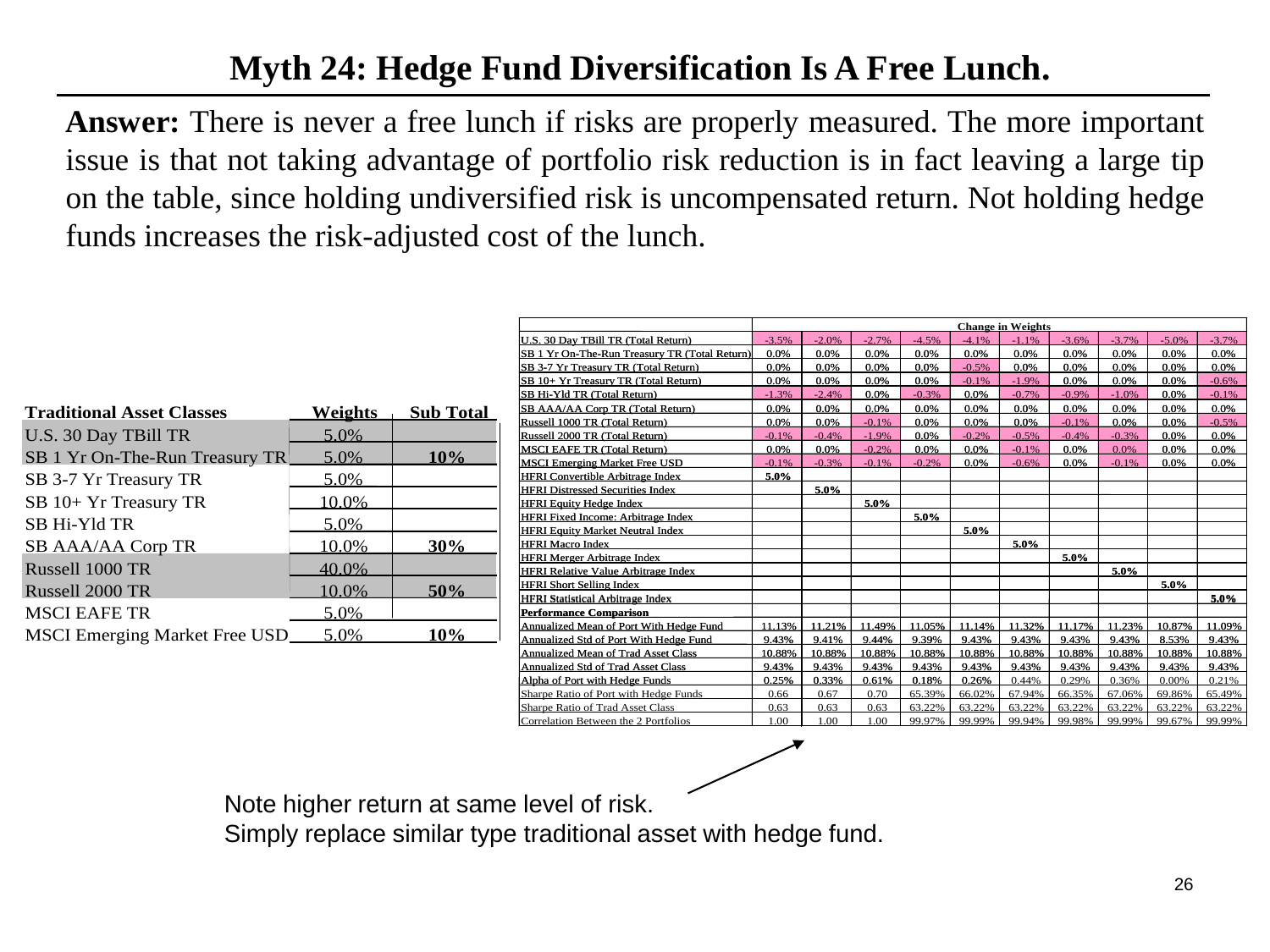## **Myth 25: All Hedge Funds Are Equity Diversifiers.**

**Answer:** Some hedge funds should be viewed as equity diversifiers, others as equity return enhancers, depending on their correlation with equity indices. Other hedge funds are bond-like and offer little diversification to bond portfolios. The diversification benefits are existing portfolio and hedge fund strategy dependent.

|                              |                         | <b>Portfolio Risk and Return Contribution</b>                     |                                                    |
|------------------------------|-------------------------|-------------------------------------------------------------------|----------------------------------------------------|
| <b>Hedge Fund Strategy</b>   | <b>Stock Portfolio</b>  |                                                                   | High Grade Bond Porfolio High Yield Bond Portfolio |
| <b>Equity Market Neutral</b> | <b>Risk Diversifier</b> | <b>Return Enhancer</b>                                            | <b>Risk Diversifier</b>                            |
| Arbitrage                    | <b>Risk Diversifier</b> | <b>Risk Diversifier</b>                                           | Return Enhancer                                    |
| <b>Convertible Arbitrage</b> | Mixed                   | <b>Risk Diversifier</b>                                           | Return Enhancer                                    |
| <b>Event-Driven</b>          | Return Enhancer         | <b>Risk Diversifier</b>                                           | Return Enhancer                                    |
| <b>Merger Arbitrage</b>      | Return Enhancer         | <b>Risk Diversifier</b>                                           | Return Enhancer                                    |
| <b>Distressed</b>            | Return Enhancer         | <b>Risk Diversifier</b>                                           | Return Enhancer                                    |
| <b>Hedge Equity</b>          | Return Enhancer         | <b>Risk Diversifier</b>                                           | Return Enhancer                                    |
| <b>CTA</b>                   |                         | Risk Diversifier/Return Enhancer Risk Diversifier/Return Enhancer | Risk Diversifier/Return Enhancer                   |

![](_page_26_Figure_3.jpeg)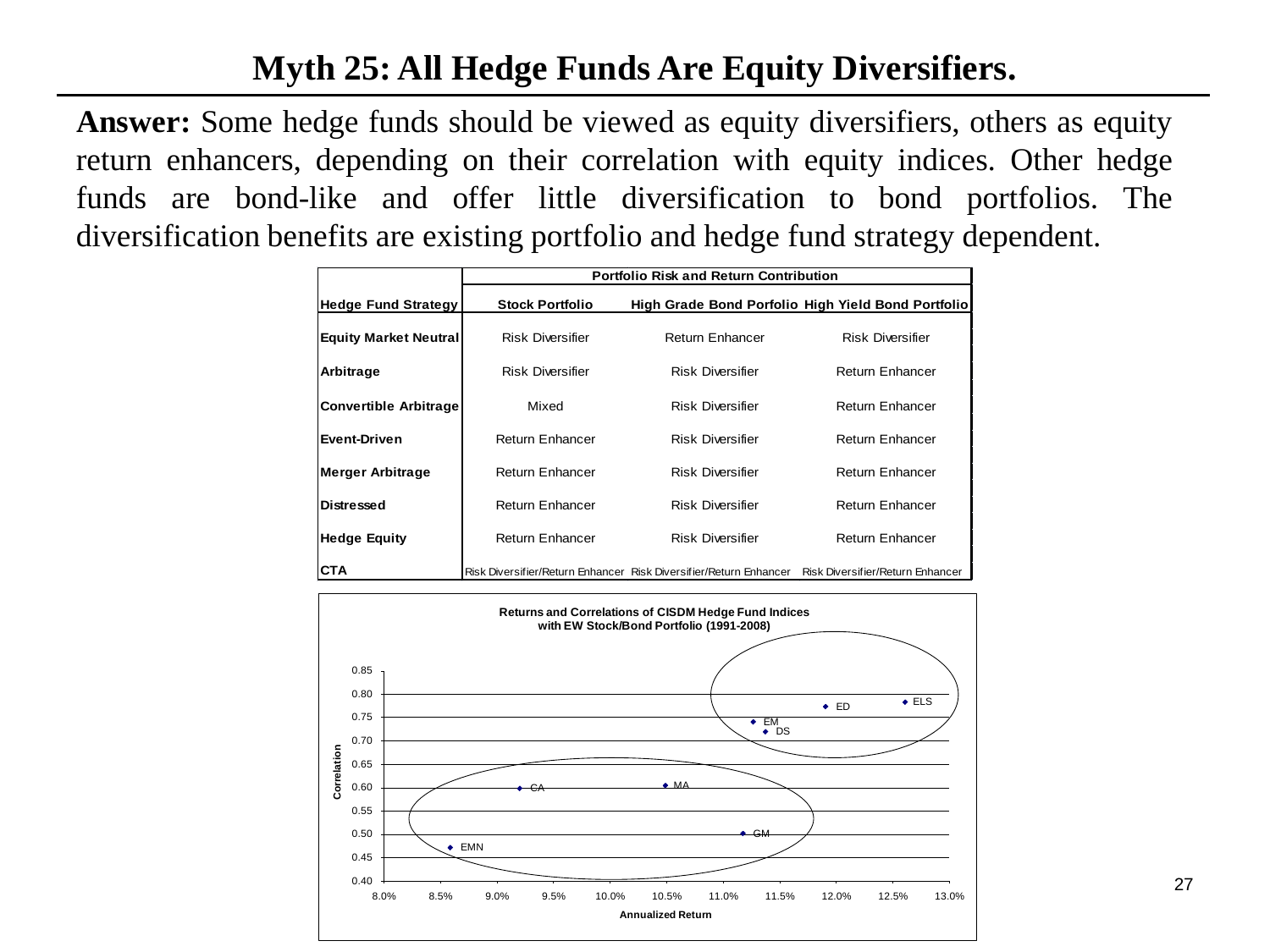#### **Myth 26: Modern Portfolio Theory Is Too Simplistic To Deal With Hedge Funds.**

**Answer:** Modern portfolio theory shows a number of concerns in providing a basis for forecasting expected risk and return relationships: 1) Return estimates dominate results – where do you get them from? 2) Most programs are based on mean and variance – if assets are non-normal or if investor has different risk concerns (e.g. liquidity), results may not reflect investor needs. 3) How many different kinds of assets (classes) should a portfolio include? Your model needs flexibility when capturing these issues.

|                                                                               | Current | <b>New</b> |                |      | Expected       |  |  |
|-------------------------------------------------------------------------------|---------|------------|----------------|------|----------------|--|--|
| <b>Asset Classes</b>                                                          | Weights | Weights    | Min            | Max  | <b>Returns</b> |  |  |
| <b>S&amp;P 500</b>                                                            |         | 71%        | 0              | 100% | 10%            |  |  |
| Russell 2000                                                                  |         | 19%        | 0              | 100% | 12%            |  |  |
| <b>Barclays Government</b>                                                    |         |            | 0              | 0    | 4%             |  |  |
| <b>Barclays Aggregate</b>                                                     |         |            | 0              | 0    | 6%             |  |  |
| Barclays Corporate High Yield                                                 |         |            | $\overline{0}$ | 0    | 8%             |  |  |
| <b>CISDM EW Hedge Fund Index</b>                                              | 100%    | 10%        | $\overline{0}$ | 10%  | 12%            |  |  |
| <b>CISDM EW CTA Index</b>                                                     |         |            | 0              | 0    | 14%            |  |  |
|                                                                               |         |            |                |      |                |  |  |
| Note: Consider Min and Max Constraints as well as the use of Expected Returns |         |            |                |      |                |  |  |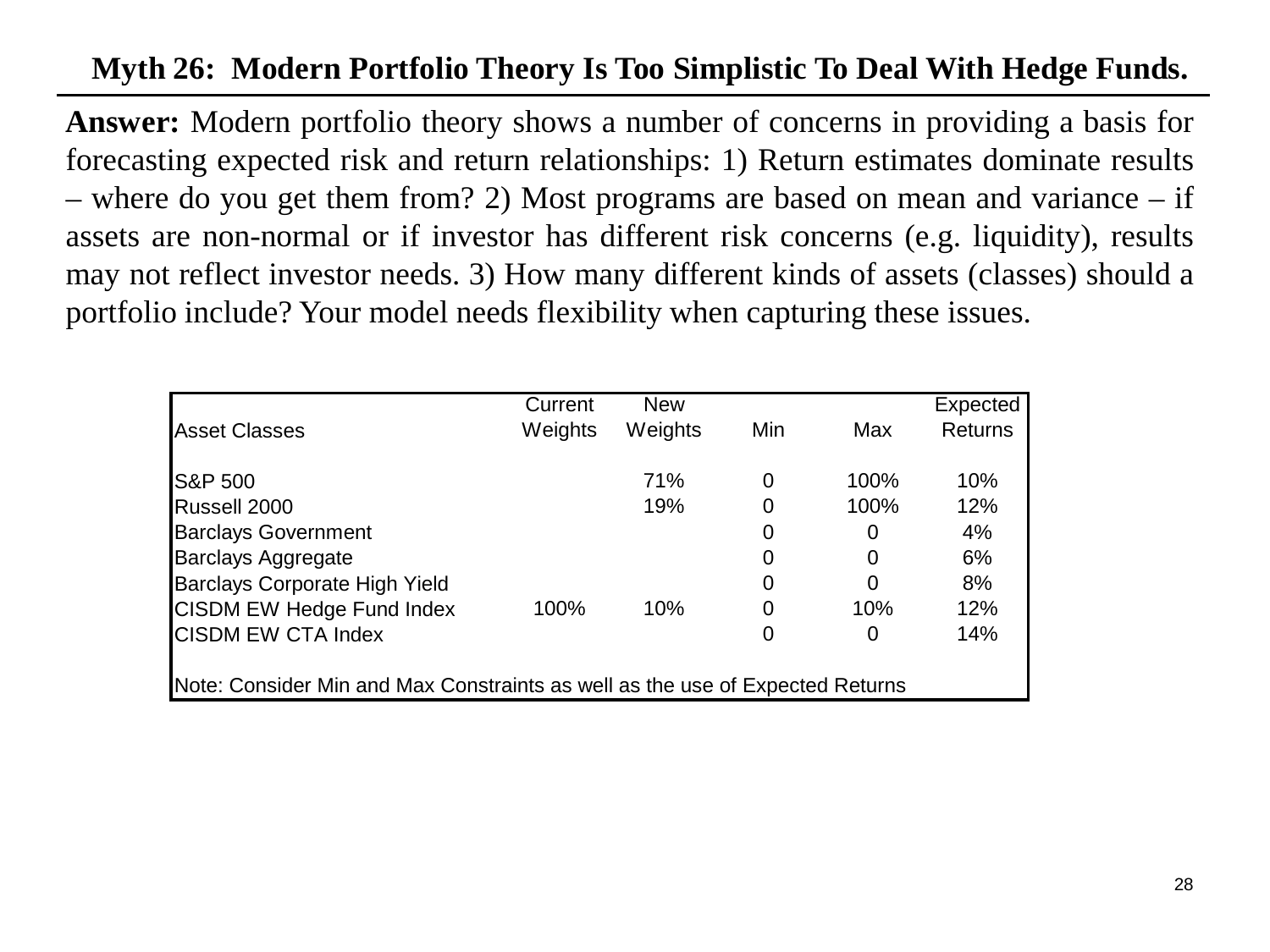## **Myth 27: Style Purity Does Not Affect Fund of Funds.**

**Answer:** It all depends. Fund of Funds can be created from hedge funds that differs in market sensitivity and, therefore, have reduced risk or one in which the underlying returns of the various managers are more closely aligned. The first offers the potential for positive return over varying market environments but with little certainty of when it will perform well. The second offers greater return consistency but lower return in certain market environments.

![](_page_28_Figure_2.jpeg)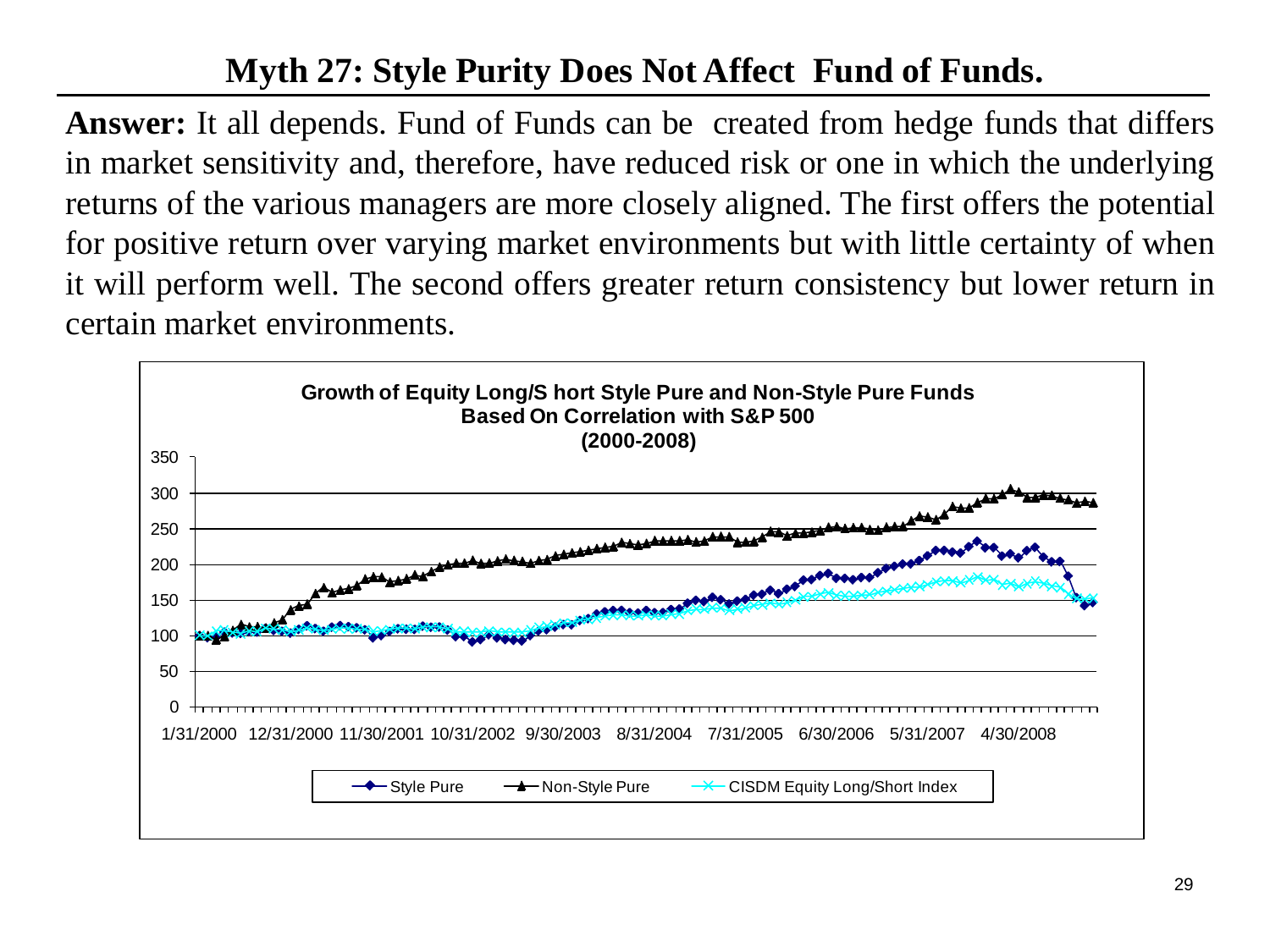## **Myth 28: Historical Hedge Fund Indices Reflect Current Performance.**

**Answer:** Hedge fund indices which represent overall market returns are available for the hedge fund industry. Unfortunately, most indices track the full range of fund managers rather than style-pure subsets. Therefore, their performance characteristics change over time when the characteristics of the reporting funds change. As a result, for hedge funds, non-style pure indexes past returns may not reflect current or future returns of the index.

![](_page_29_Figure_2.jpeg)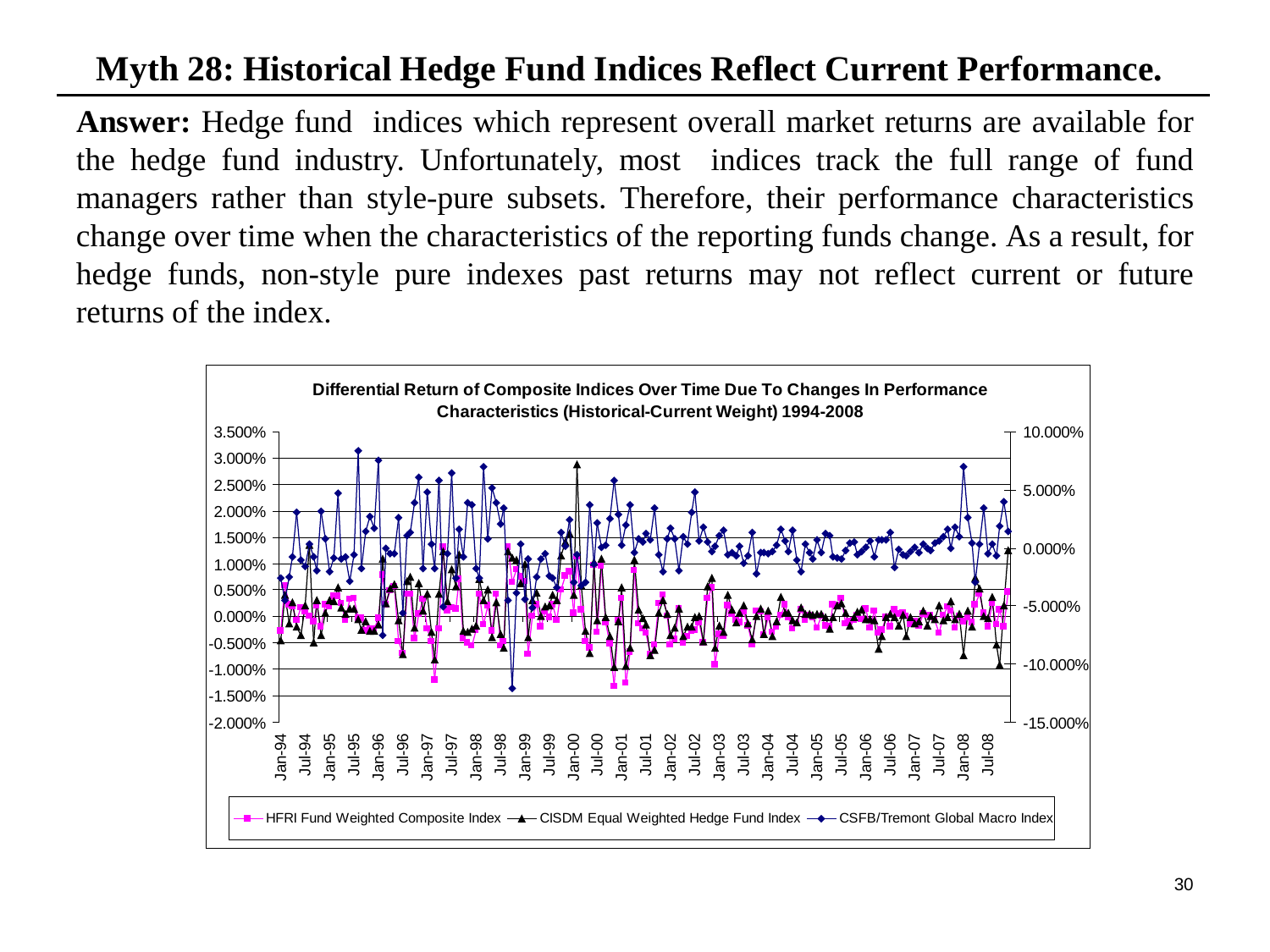#### **Myth 29: Skewness At The Fund Level Reflects Skewness At The Fund Of Fund Level.**

**Answer:** Hedge funds are not necessarily positive or negative skewed unless the strategy itself demands it. Moreover, for traditional assets, the skewness is time varying. Lastly, given the skewness of traditional markets, skewness at the fund level tells you nothing about skewness at the portfolio level.

![](_page_30_Figure_2.jpeg)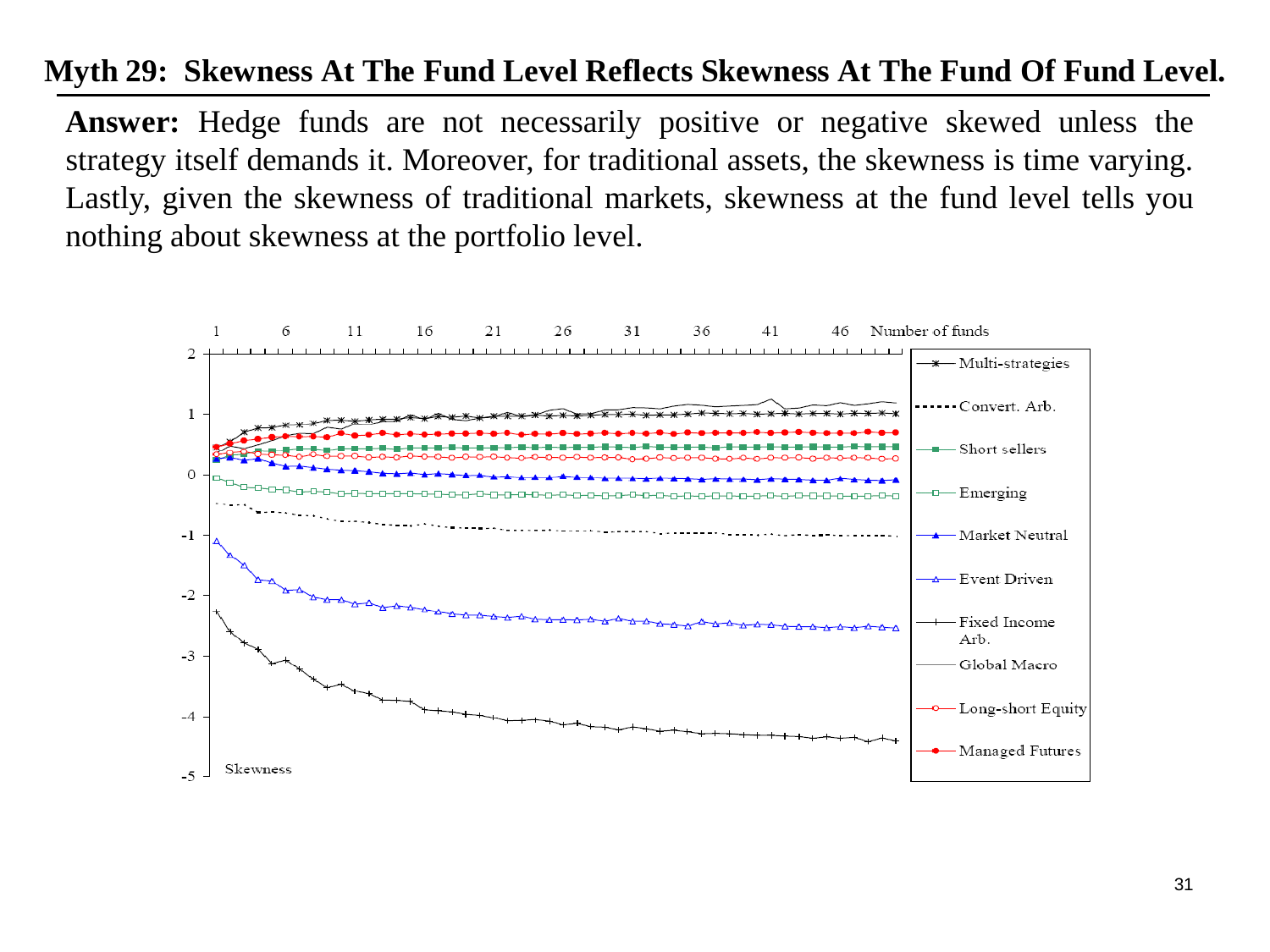## **Myth 30: Hedge Funds Are Style Pure.**

**Answer:** Many investors purchase hedge funds with the assumption that the fund will react to market conditions in a certain way (e.g. convertible bonds are profitable when credit spreads decline). Absent style purity, the market sensitivities of the funds may not reflect investor expectations.

![](_page_31_Figure_2.jpeg)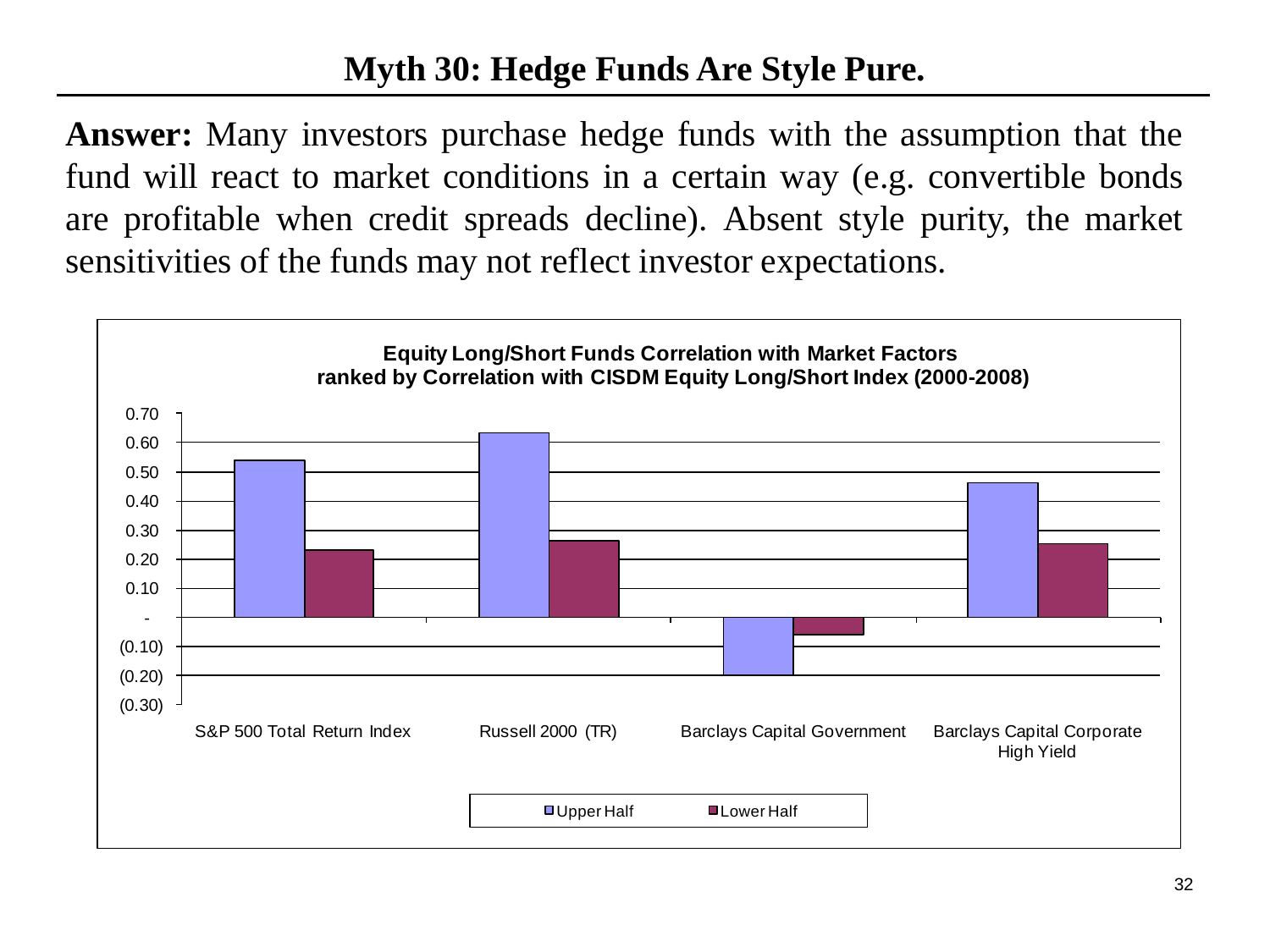## **Myth 31: Managed Accounts Perform Differently Than Funds.**

**Answer:** Managed accounts perform similarly to funds in the same strategy area. Note that the return differential between managed accounts and the fundbased strategy indices are not significantly different. Additional research has indicated that these results are similar for other investment strategies.

![](_page_32_Figure_2.jpeg)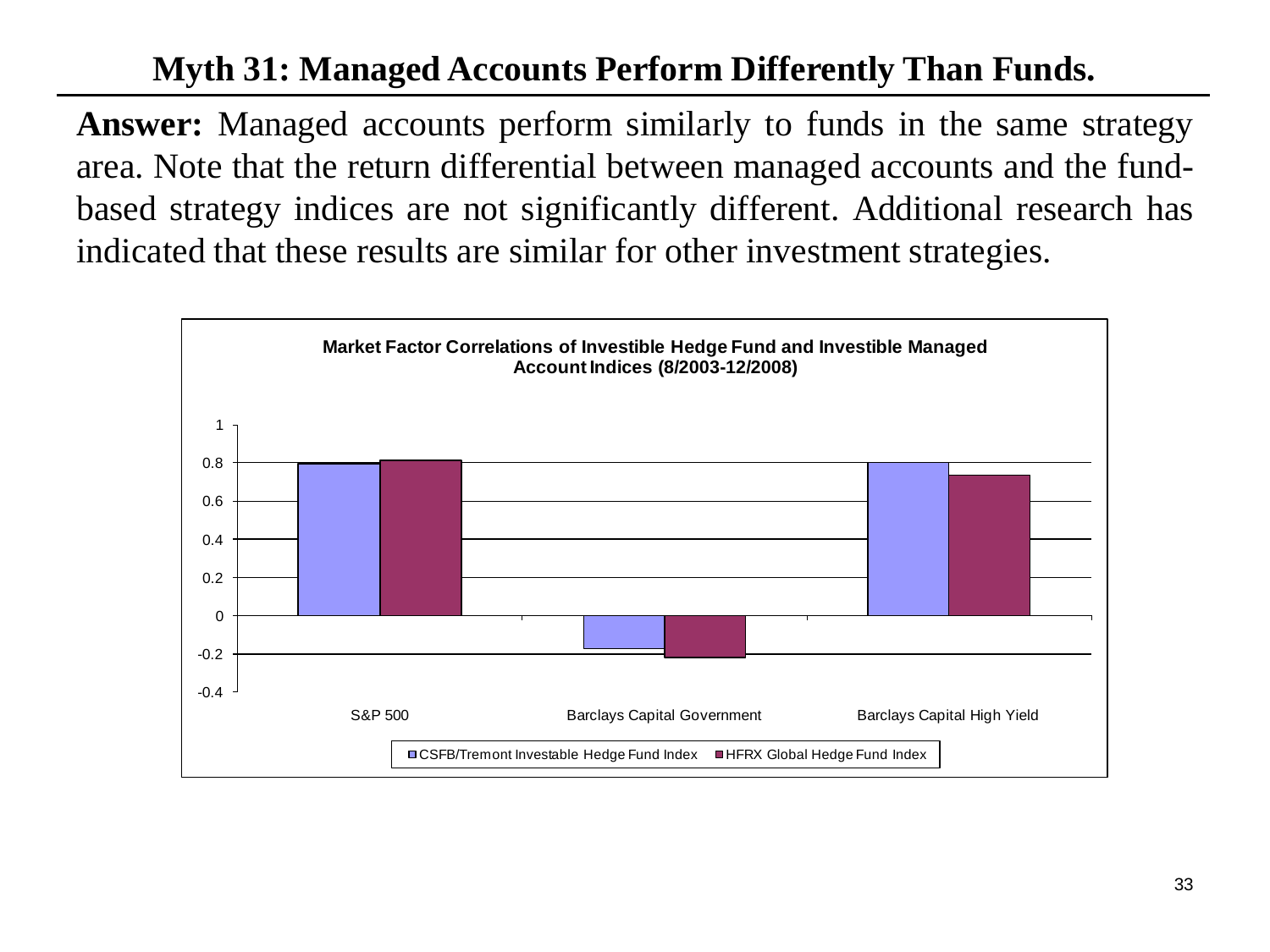**Answer:** There is little consistent relationship between fund size and fund performance. Size can be the result of value change or marketing efforts. Size may have certain advantages (e.g. better prime broker arrangements) as well as disadvantages (market impact).

![](_page_33_Figure_2.jpeg)

![](_page_33_Figure_3.jpeg)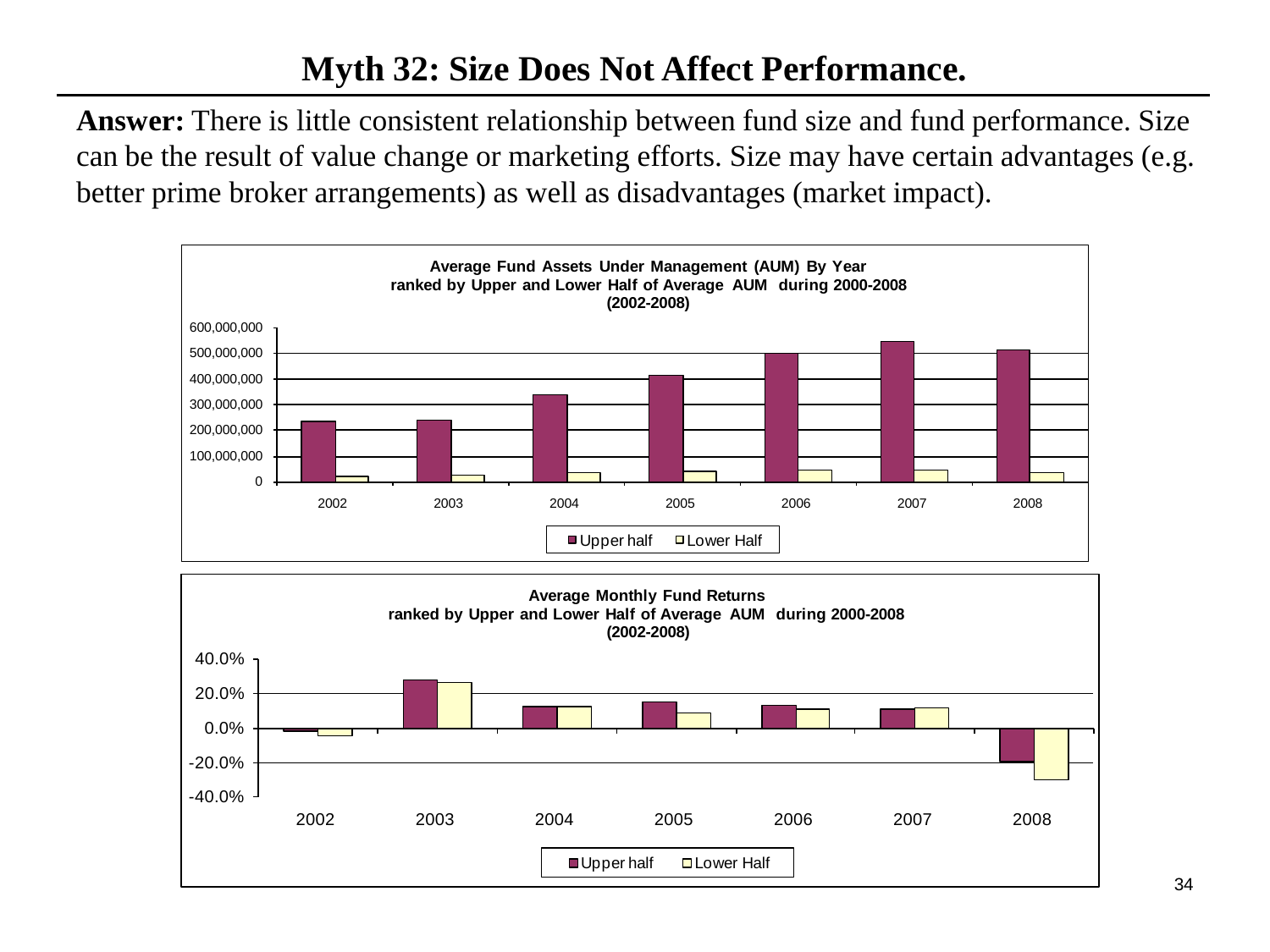## **Myth 33: Hedge Funds Perform The Same In Early As In Later Years.**

**Answer:** The graph below depicts the relative performance of new funds as they age. Results are similar to previous research which indicates that funds with a few months of existence report higher returns over the same period relative to similar funds with longer periods since inception.

![](_page_34_Figure_2.jpeg)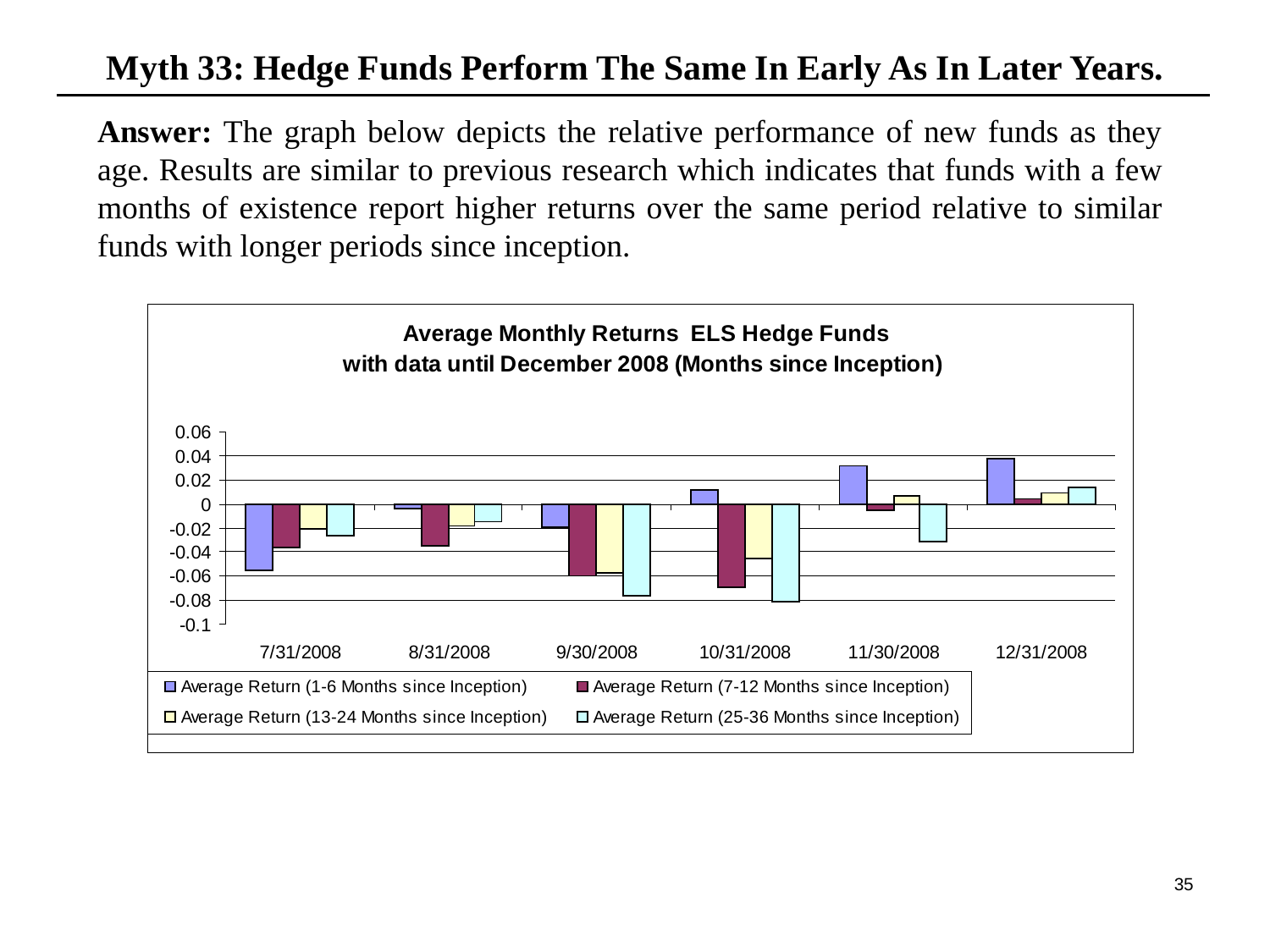## **Myth 34: A Single Fund Offers Hedge Fund Representation.**

**Answer:** Sharpe grouped the portfolio decision into two parts; diversification of style (diversify across asset classes to reduce market risk) and diversification of judgment (diversify within asset class to reduce manager risk). While multiple hedge fund strategies may help diversification of style, how many managers in a style-pure Fund of Funds are required to reduce diversification of judgment? The answer seems to be at least five or six.

![](_page_35_Figure_2.jpeg)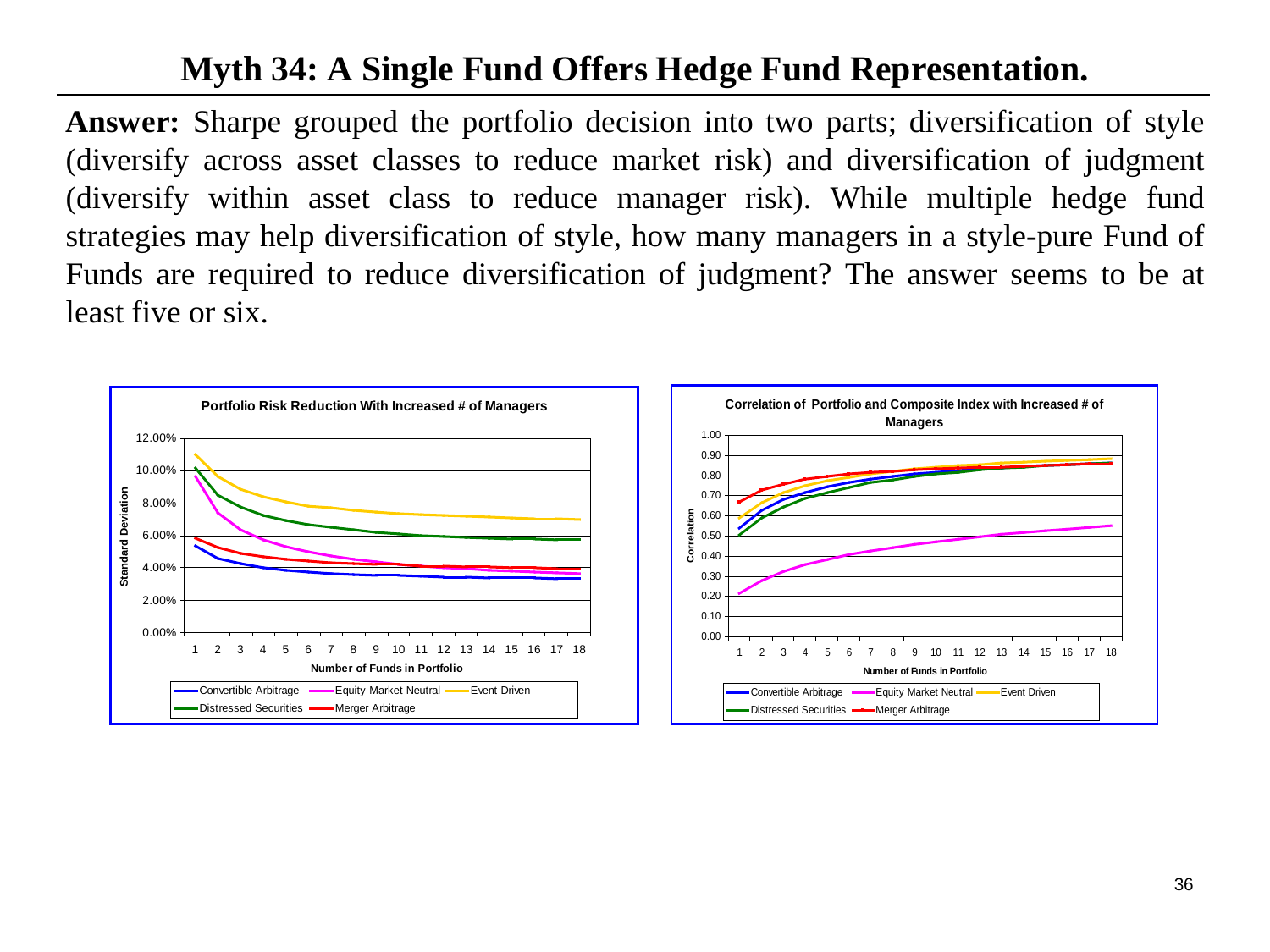## **Myth 35: There Is Only One Way To Forecast Hedge Fund Performance.**

**Answer:** There are different ways to forecast hedge fund return. However, in all cases, one should relate expected return to expected risk.

|                        |                             |                        |                             |                                    | <b>CISDM Equal</b>         |
|------------------------|-----------------------------|------------------------|-----------------------------|------------------------------------|----------------------------|
|                        | <b>CISDM Equal Weighted</b> |                        | <b>CISDM Equal Weighted</b> |                                    | <b>Weighted Hedge Fund</b> |
| 1994-2008              | <b>Hedge Fund Index</b>     | 1994-9/2008            | <b>Hedge Fund Index</b>     | 1994-9/2008                        | Index                      |
| Coefficients           |                             | Coefficients           |                             | Coefficients                       |                            |
| Intercept              | 0.01                        | Intercept              | 0.01                        | Intercept                          | 0.01                       |
| S&P 500                | 0.11                        | S&P 500                | 0.11                        | S&P 500                            | 0.11                       |
| Russell 2000           | 0.25                        | Russell 2000           | 0.25                        | Russell 2000                       | 0.24                       |
| Barclays Gov.          | 0.04                        | Barclays Gov.          | 0.01                        | Barclays Gov.                      | 0.05                       |
| Baraclay HY.           | 0.07                        | Baraclay HY.           | 0.12                        | Baraclay HY.                       | 0.13                       |
|                        |                             | <b>PTFSFX</b>          | 0.00                        | <b>MFSB Currency Subindex</b>      | $-0.01$                    |
|                        |                             | <b>PTFSBD</b>          | $-0.01$                     | <b>MFSB Interest Rate Subindex</b> | $-0.15$                    |
|                        |                             | <b>PTFSCOM</b>         | 0.01                        | <b>MFSB Physicals Subindex</b>     | 0.04                       |
|                        |                             | <b>PTFSSTK</b>         | 0.01                        | <b>MFSB Stock Subindex</b>         | 0.04                       |
| <b>Standard Errors</b> |                             | <b>Standard Errors</b> |                             | <b>Standard Errors</b>             |                            |
| Intercept              | 0.00                        | Intercept              | 0.00                        | Intercept                          | 0.00                       |
| S&P 500                | 0.03                        | S&P 500                | 0.03                        | S&P 500                            | 0.03                       |
| Russell 2000           | 0.03                        | Russell 2000           | 0.03                        | Russell 2000                       | 0.03                       |
| Barclays Gov.          | 0.07                        | Barclays Gov.          | 0.08                        | Barclays Gov.                      | 0.08                       |
| Baraclay HY.           | 0.05                        | Baraclay HY.           | 0.06                        | Baraclay HY.                       | 0.06                       |
|                        |                             | <b>PTFSFX</b>          | 0.00                        | <b>MFSB Currency Subindex</b>      | 0.07                       |
|                        |                             | <b>PTFSBD</b>          | 0.01                        | <b>MFSB Interest Rate Subindex</b> | 0.09                       |
|                        |                             | <b>PTFSCOM</b>         | 0.01                        | <b>MFSB Physicals Subindex</b>     | 0.04                       |
|                        |                             | <b>PTFSSTK</b>         | 0.01                        | <b>MFSB Stock Subindex</b>         | 0.04                       |
| T-Stat                 |                             | T-Stat                 |                             | T-Stat                             |                            |
| Intercept              | 6.03                        | Intercept              | 5.92                        | Intercept                          | 5.63                       |
| S&P 500                | 3.48                        | S&P 500                | 3.20                        | S&P 500                            | 3.42                       |
| Russell 2000           | 9.27                        | Russell 2000           | 9.27                        | Russell 2000                       | 9.21                       |
| Barclays Gov.          | 0.60                        | Barclays Gov.          | 0.16                        | Barclays Gov.                      | 0.63                       |
| Baraclay HY.           | 1.58                        | Baraclay HY.           | 2.18                        | Baraclay HY.                       | 2.25                       |
|                        |                             | <b>PTFSFX</b>          | 0.09                        | <b>MFSB Currency Subindex</b>      | $-0.17$                    |
|                        |                             | <b>PTFSBD</b>          | $-1.57$                     | <b>MFSB Interest Rate Subindex</b> | $-1.59$                    |
|                        |                             | <b>PTFSCOM</b>         | 1.01                        | <b>MFSB Physicals Subindex</b>     | 1.20                       |
|                        |                             | <b>PTFSSTK</b>         | 1.33                        | <b>MFSB Stock Subindex</b>         | 1.15                       |
| R2                     | 0.70                        | R <sub>2</sub>         | 0.71                        | R2                                 | 0.71                       |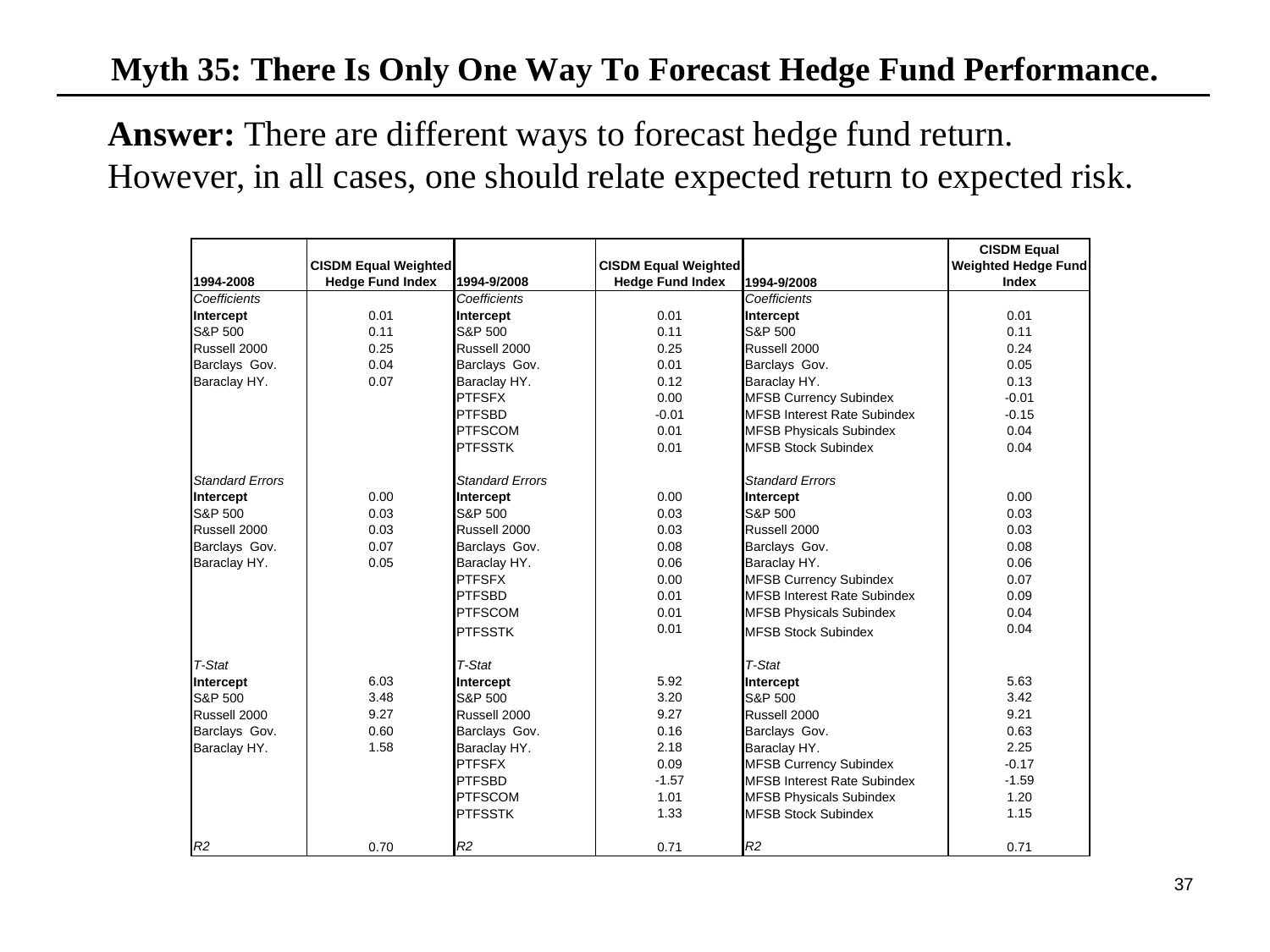## **Myth 36: All Hedge Funds Can Be Compared To The S&P 500.**

**Answer:** Many hedge fund managers compare themselves to the S&P 500 and find little correlation and therefore call themselves risk free or absolute return managers. Many hedge fund strategies are correlated with market factors other than the S&P 500 and therefore the S&P 500 should not be used in these cases.

![](_page_37_Figure_2.jpeg)